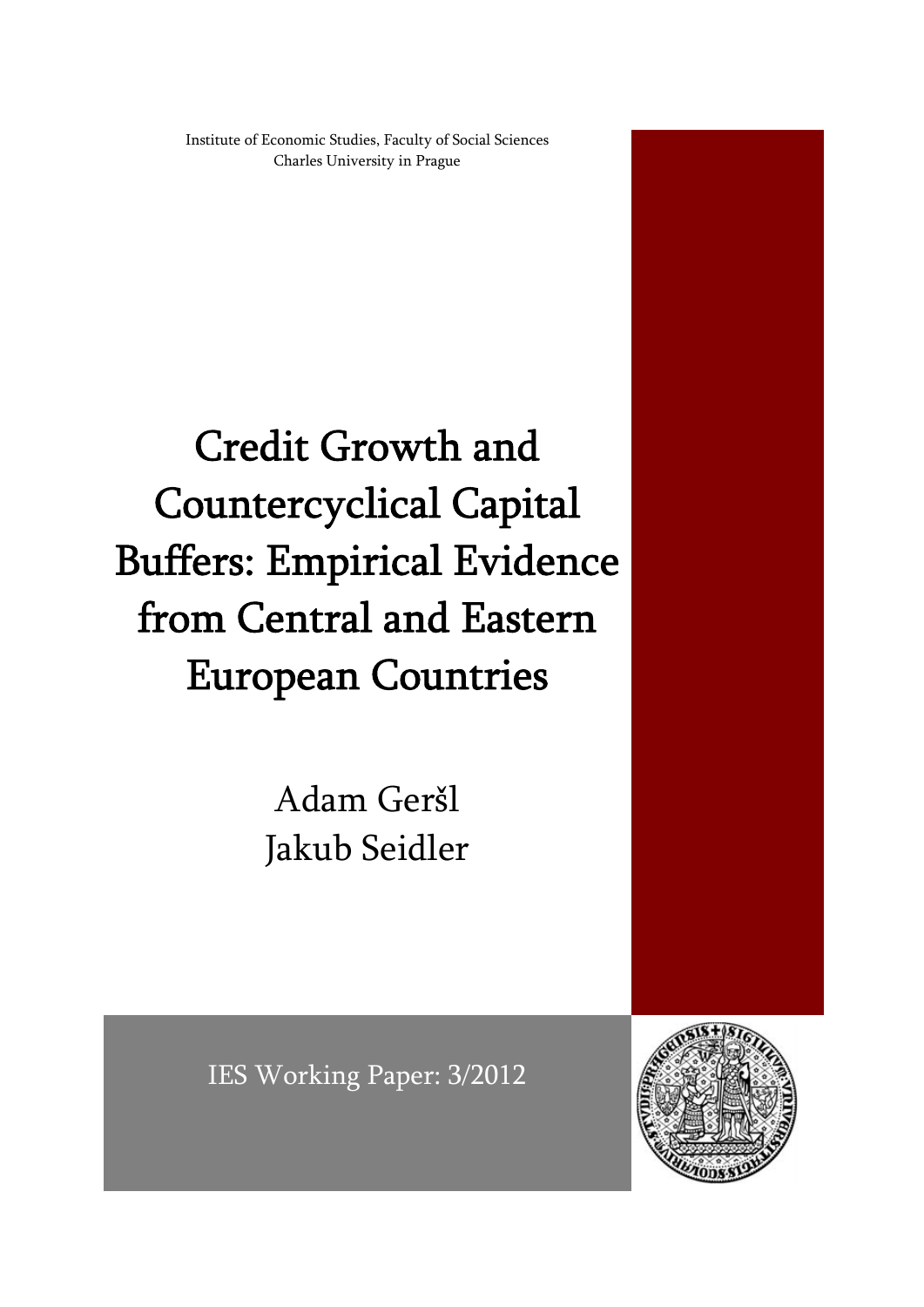Institute of Economic Studies, Faculty of Social Sciences, Charles University in Prague

[UK FSV – IES]

Opletalova 26 CZ-110 00, Prague E-mail : ies@fsv.cuni.cz http://ies.fsv.cuni.cz

Institut ekonomických studií Fakulta sociálních věd Univerzita Karlova v Praze

> Opletalova 26 110 00 Praha 1

E-mail : ies@fsv.cuni.cz http://ies.fsv.cuni.cz

Disclaimer: The IES Working Papers is an online paper series for works by the faculty and students of the Institute of Economic Studies, Faculty of Social Sciences, Charles University in Prague, Czech Republic. The papers are peer reviewed, but they are *not* edited or formatted by the editors. The views expressed in documents served by this site do not reflect the views of the IES or any other Charles University Department. They are the sole property of the respective authors. Additional info at: ies@fsv.cuni.cz

Copyright Notice: Although all documents published by the IES are provided without charge, they are licensed for personal, academic or educational use. All rights are reserved by the authors.

Citations: All references to documents served by this site must be appropriately cited.

#### Bibliographic information:

Geršl, A., Seidler, J. (2012). "Credit Growth and Countercyclical Capital Buffers: Empirical Evidence from Central and Eastern European Countries" IES Working Paper 3/2012. IES FSV. Charles University.

This paper can be downloaded at: http://ies.fsv.cuni.cz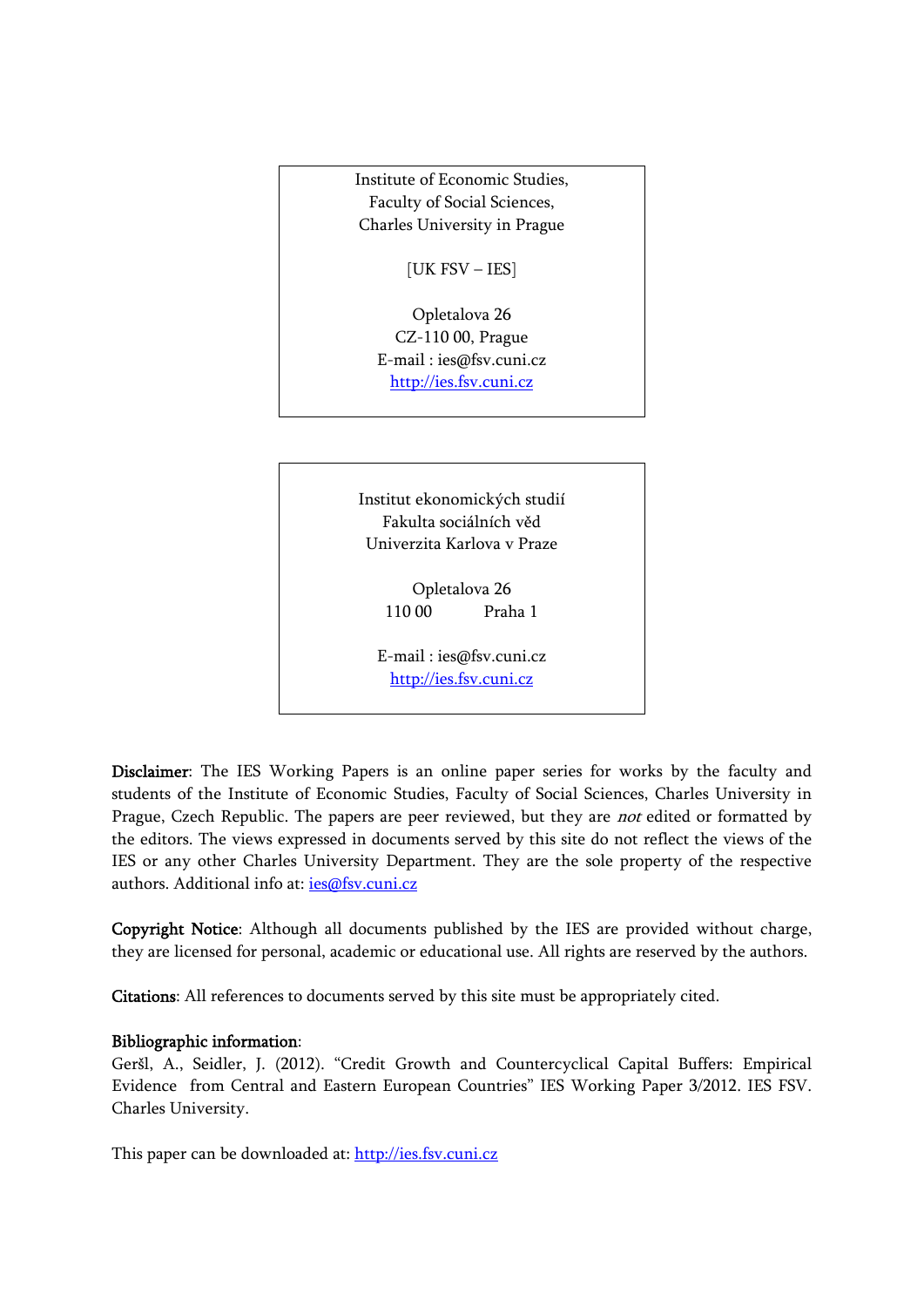# Credit Growth and Countercyclical Capital Buffers: Empirical Evidence from Central and Eastern European Countries

# Adam Geršl\* Jakub Seidler#

\* IES, Charles University Prague and Czech National Bank E-mail: adam.gersl@gmail.com

# IES, Charles University Prague and Czech National Bank E-mail: jakub.seidler@cnb.cz

January 2012

#### Abstract:

Excessive credit growth is often considered to be an indicator of future problems in the financial sector. This paper examines the issue of how to determine whether the observed level of private sector credit is excessive in the context of the "countercyclical capital buffer", a macroprudential tool proposed in the new regulatory framework of Basel III by the Basel Committee on Banking Supervision. An empirical analysis of selected Central and Eastern European countries, including the Czech Republic, provides alternative estimates of excessive private credit and shows that the HP filter calculation proposed by the Basel Committee is not necessarily a suitable indicator of excessive credit growth for converging countries.

Keywords: Basel regulation, credit growth, financial crisis countercyclical buffer.

JEL: G01, G18, G21.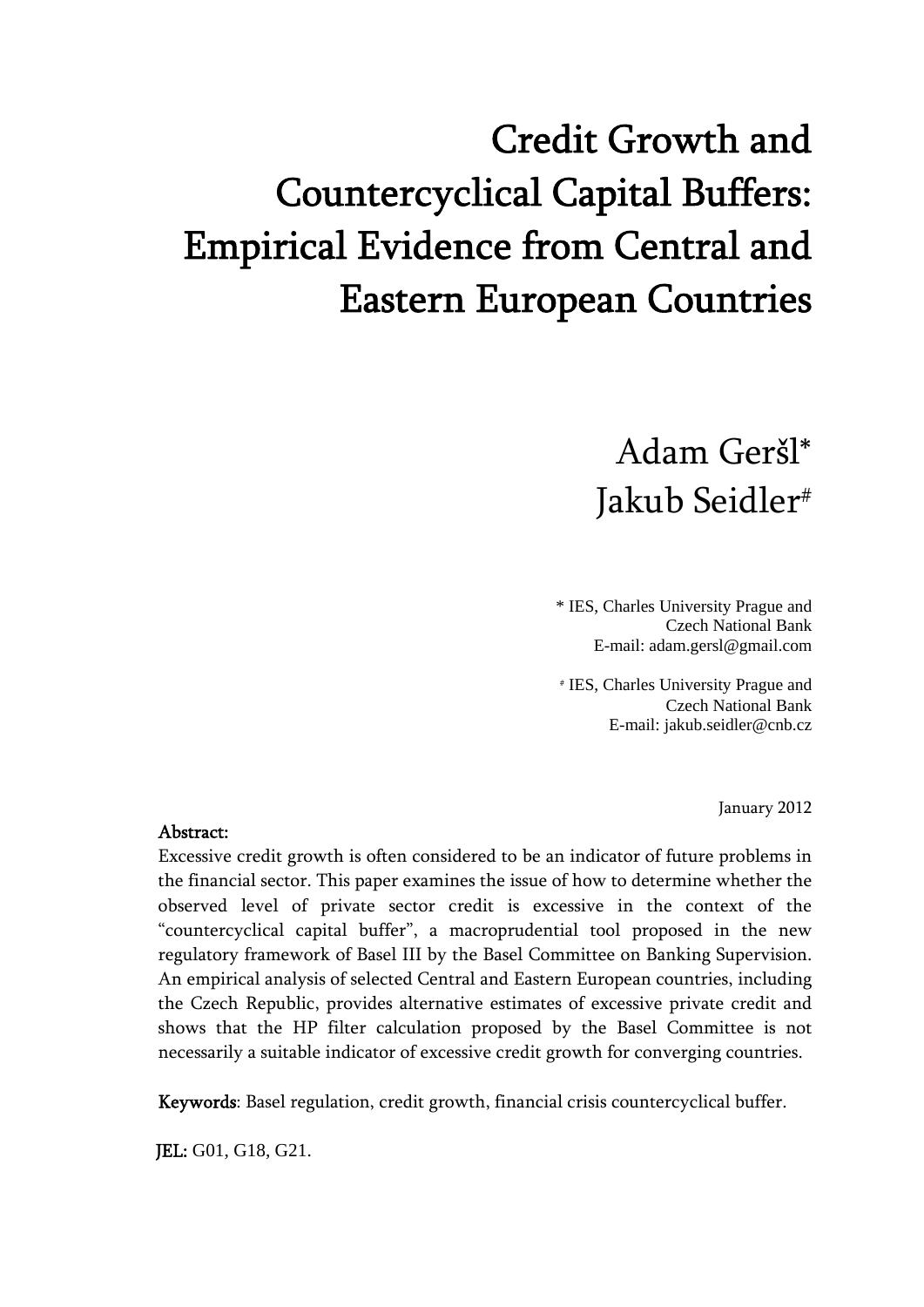#### Acknowledgements

This research was supported by Czech National Bank Research Project No. C1/09 and by the Grant Agency of the Czech Republic (GACR 403/10/1235). The authors would like to thank Alexis Derviz, Balázs Égert, Jan Frait, David Hendry, Michal Hlaváček, Roman Horváth, Luboš Komárek, Jesús Saurina, Jan Sobotka, Dobromil Serwa, Kateřina Šmídková and Jeffrey Wooldridge for helpful comments and useful recommendations. However, all errors and omissions are those of the authors. The findings, interpretations and conclusions expressed in this paper are entirely those of the authors and do not represent the views of any of the above-mentioned institutions.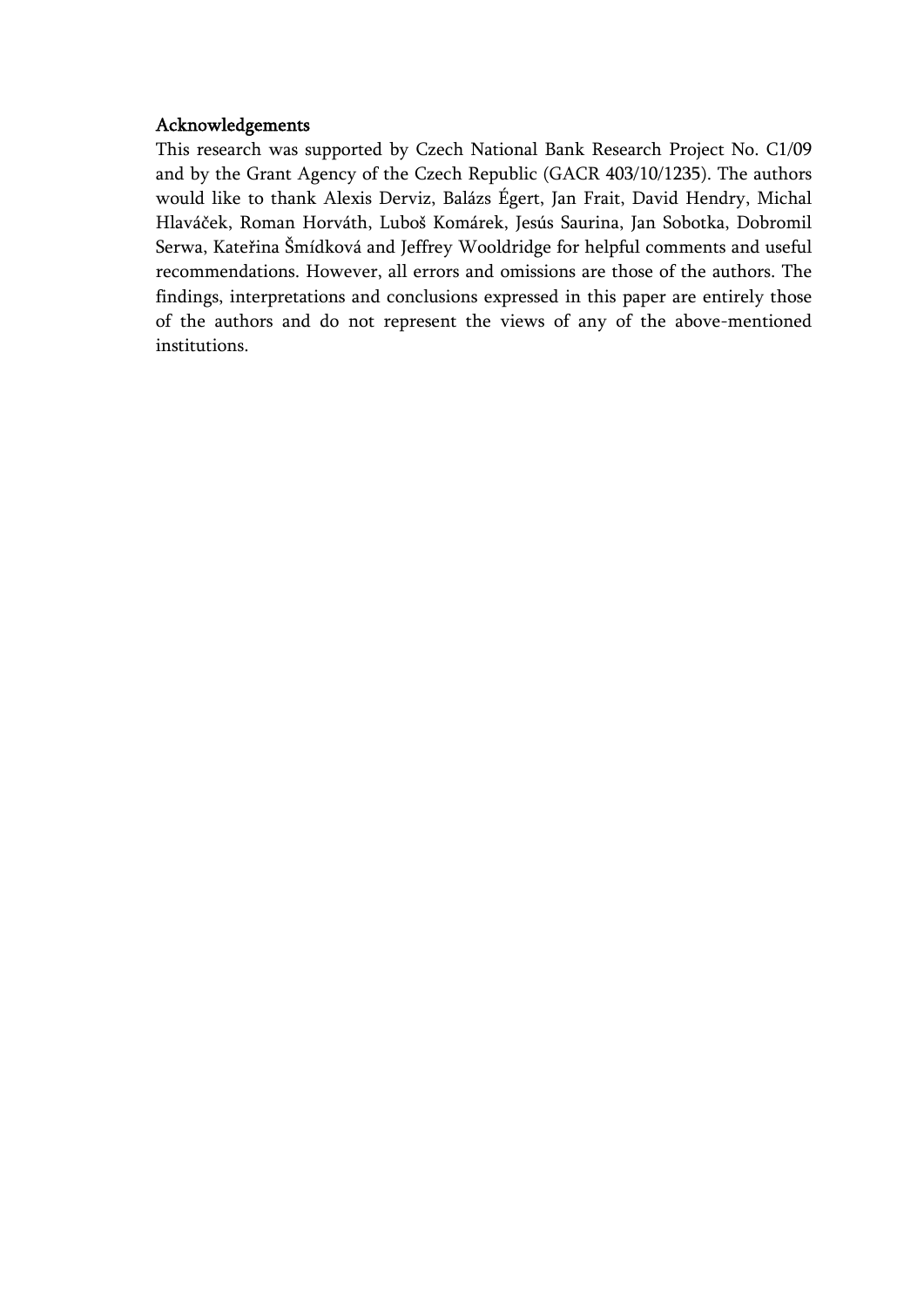## **1. Introduction**

The Basel III reforms to the banking sector regulatory framework agreed in 2010 contain an important macroprudential element intended to dampen the potential procyclicality of the previous capital regulation. The Basel Committee on Banking Supervision (BCBS, 2010a) has introduced a "countercyclical capital buffer" aimed at protecting the banking sector from periods of excessive credit growth, which have often been associated with growth in systemic risk. In good times, banks will – in accordance with set rules – create a capital reserve which can then be used to moderate contractions in the supply of credit by banks in times of recession.

One region that recorded a boom in lending to the private sector in the lead-up to the global financial crisis was the Central and East European  $(CEE)$  countries.<sup>[1](#page-4-0)</sup> The observed credit expansion was driven by many factors relating to both the demand and supply side of the credit market. Although the credit growth in these transition economies started from very low levels, the rate of growth in many countries has raised concerns about how sustainable such growth is in the medium term and whether it poses significant risks to the stability of the financial sector.

This paper aims to draw on the historical experience of the CEE countries with credit expansion and, using the method proposed by the Basel Committee, to calculate and discuss what the countercyclical capital buffer level these countries might have had if the newly proposed regulation on the creation of capital buffers had existed before the crisis. The motivation for this analysis is to determine how suitable the Basel Committee's proposed method for calculating excessive credit using the Hodrick-Prescott (HP) filter is for the countries of Central and Eastern Europe. In these countries, rapid credit expansion may simply mean convergence to values typical of the advanced nations, and not excessive borrowing. For this type of country, we propose to use a method involving estimation of the equilibrium private credit level computed using economic fundamentals. Given that different countries have different characteristics, the Basel Committee allows national regulators to exercise discretion and specify different methods for setting the countercyclical capital buffer.

The paper is structured as follows. Section 2 discusses the risks associated with excessive credit expansion, looks at the situation in selected EU countries before the global financial crisis broke out, and briefly examines the logic of the countercyclical capital buffer as proposed by the Basel Committee. Section 3 takes a closer look at the disadvantages of applying the HP filter method and proposes an alternative technique for calculating excessive credit – the out-of-sample method. Both these calculation methods are then used on data for ten CEE countries. Section 4 illustrates the different implications of the alternative indicators of excessive credit growth for the countercyclical capital buffer settings of the banking sectors of the countries analysed. The conclusion attempts to generalise the results of the analysis and formulate recommendations for the national authorities responsible for macroprudential policy.

<span id="page-4-0"></span> $<sup>1</sup>$  In this study, the group of CEE countries consists of Bulgaria, the Czech Republic, Estonia, Hungary, Latvia,</sup> Lithuania, Poland, Romania, Slovakia and Slovenia.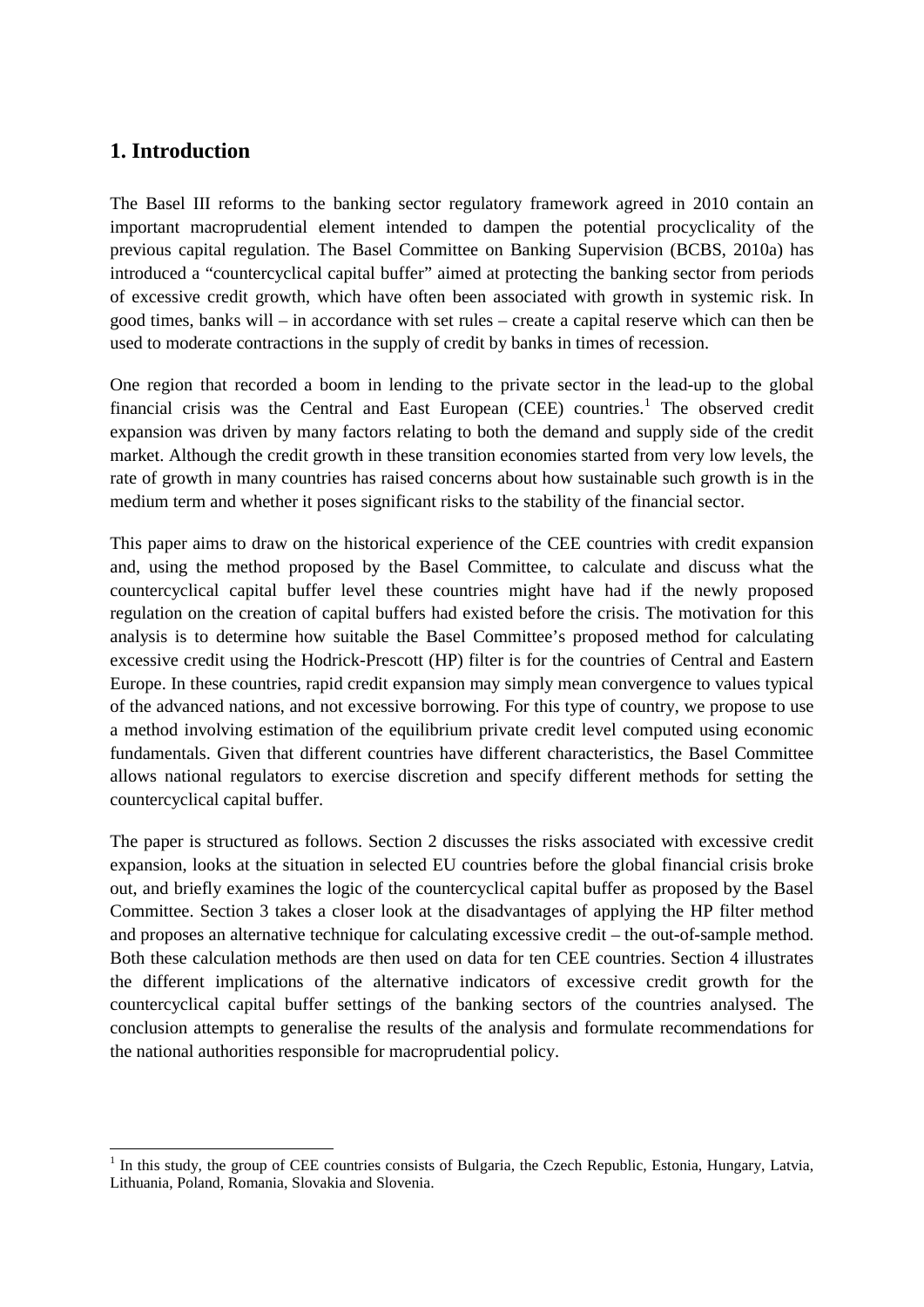### **2. Excessive Credit Growth**

Credit growth in CEE countries has caught the attention of many studies over the past decade. These studies have tried to identify not only the determinants of credit growth, but also its equilibrium level (Enoch and Ötker-Robe, 2007; Égert et al., 2006). The credit boom in some transition economies was strong enough to raise concerns about whether this trend was simply a manifestation of convergence to the average credit levels in advanced nations, or whether it was a case of excessive growth posing a risk to macroeconomic and financial stability (Hilbers et al., 2005). The central banks and supervisory authorities of some countries even assessed the situation as critical and in 2004–2007 introduced a series of tools for limiting credit growth (Dragulin, 2008; Herzberg, 2008). These tools generally included monetary policy tools (increases in official interest rates or reserve requirements justified by policymakers with reference to "rapid credit growth"), regulatory measures (increased risk weights on selected loans, restrictions on loan-tovalue and/or debt-to-income ratios, increases in provisioning rates, tighter regulation of large exposures and tougher rules on collateral valuation), soft non-binding measures (the introduction of guidelines and recommendations) and also very "hard" administrative restrictions on credit portfolio growth (as applied, for example, in Bulgaria). The extent of the measures, as measured by the number of different tools used to limit credit growth in individual countries, was correlated to a large degree with the credit growth rate (see Figure 1). While the number of policy measures might not be the best proxy for the degree of policy interventions, given the available data and information it at least serves as a relatively reliable indicator of policymakers' effort. At the same time, it is difficult to assess the effectiveness of the tools used, since most of them were applied just before the global financial crisis erupted. The decline in credit growth observed since then may thus have been due more to the sharp economic contraction and reduced demand for loans. The studies conducted up to now tend to conclude that the aforementioned tools are pretty ineffective and that credit booms can be limited in only a very limited way during good times (Kraft, 2005; Herzberg, 2008).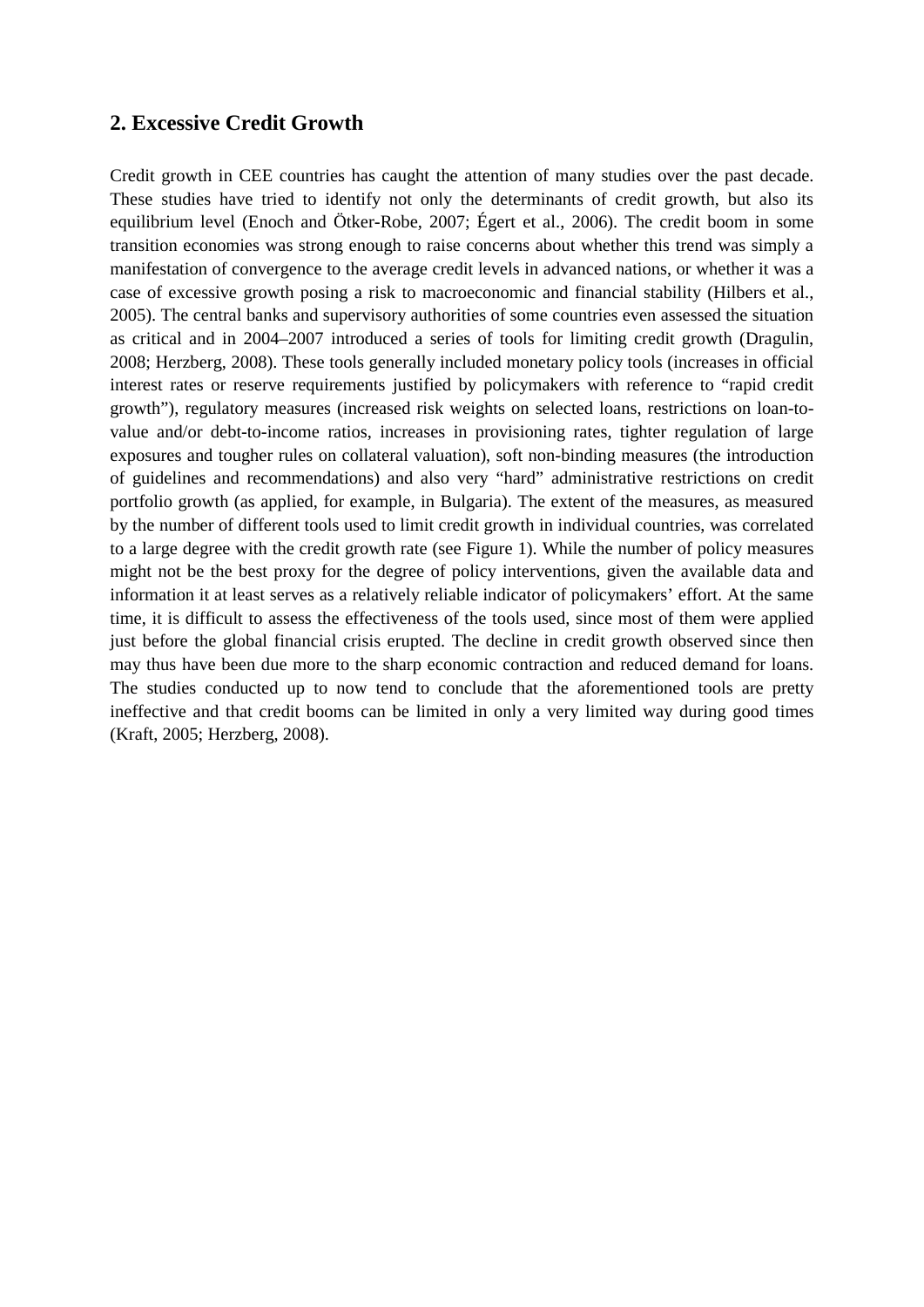## *Figure 1: Credit Growth and Number of Tools Applied to Limit Credit Booms*

(x-axis: number of measures; y-axis: average year-on-year real credit growth in 2005–2007)



#### *Figure 2: Private Credit Ratios in Selected EU Countries*

(x-axis: credit-to-GDP ratio as of 2007 Q4)

*Source:* IMF, national authorities´ websites *Source:* IMF IFS, authors´ calculations

Despite the comparatively strong credit boom observed in 2003–2007, the stock of loans in many CEE countries in the pre-crisis year 2007 was still relatively low, especially in comparison with other EU countries (see Figure 2). Nevertheless, in terms of the private-credit-to-GDP ratio, some countries of the region had reached levels typical of some euro area countries. The question therefore arises whether they were already showing excessive credit levels. One limitation of this comparison is that is based solely on data on domestic bank loans. This indicator understates total private credit, as it neglects loans provided by non-bank financial intermediaries and loans provided directly from abroad.

Excessive credit growth can threaten macroeconomic stability in many ways. Given that lending supports consumption, growth in private sector loans can over-stimulate aggregate demand beyond the framework of potential output and cause the economy to overheat, with knock-on effects on inflation, the current account deficit, interest rates and the real exchange rate.

At the same time, lending institutions can, in an economic growth phase, have over-optimistic expectations about borrowers' future ability to repay their debts and therefore very often lend to high-risk borrowers. The upshot is that the bulk of "potentially" bad loans arise during upward phases of the credit cycle. In some CEE countries, private loans were provided in foreign currency because foreign interest rates were lower (see Figure 3). This further increases the risks for the banking sector, because if the domestic currency depreciates, the volume of credit expressed in the domestic currency rises, debt servicing costs go up, and foreign exchange risk turns into credit risk. In many cases, therefore, the aforementioned measures to contain credit growth were targeted primarily at reducing growth in foreign currency loans (Steiner, 2011). Furthermore, if a domestic credit boom is financed from foreign sources, as was the case in several CEE countries (except for the Czech Republic, Slovakia and Poland), the risk of the domestic banking sector having insufficient balance-sheet liquidity (roll-over risk) increases. In economic bad times, domestic banks face a high risk of outflows of short-term foreign funds that cannot be financed by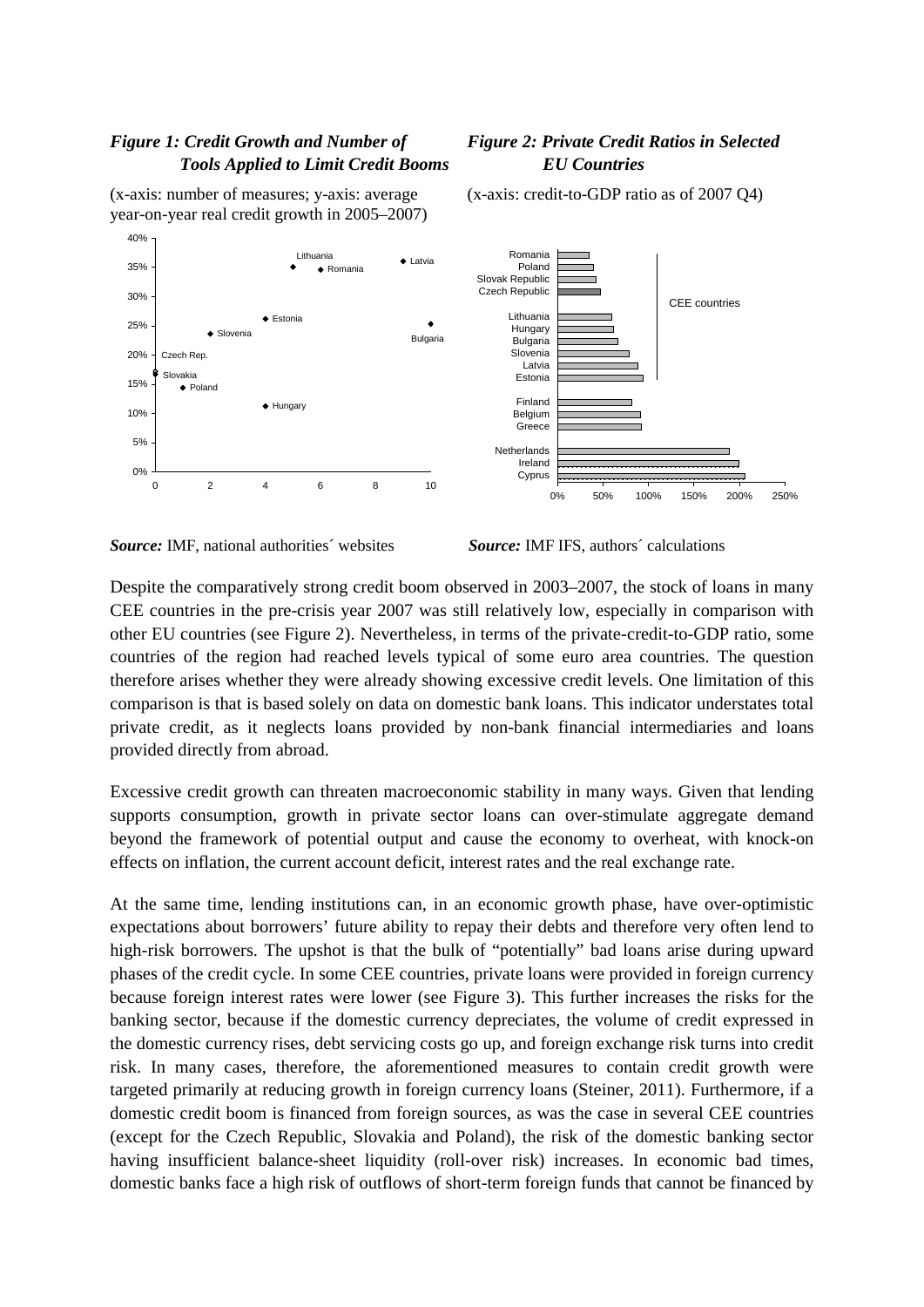the sale of liquid assets (Hilbers et al.,  $2005$  $2005$ ).<sup>2</sup> Although this study, focusing on excessive credit growth, would benefit from an analysis of different loan types, such detailed disaggregated data is not available in a sufficiently long time series for the countries under examination.

#### *Figure 3: Shares of Foreign Currency Bank Loans*

(as of end-2009; as % of total loans to given sector)



# *Figure 4: Countercyclical Capital Buffer*





 *Note:* Slovak Republic and Slovenia were already *Source:* CNB members of the euro area in 2009, so their foreign currency loans comprise currencies other than EUR.

#### *Source:* ECB

A bursting of the credit bubble and negative macroeconomic developments, leading to external financing constraints and growth in non-performing loans (NPLs), can therefore cause the banking sector serious difficulties. IMF (2004) estimates that more than 75% of credit booms were followed by banking or currency crises. This fear is consistent with existing studies in the field of early warning signals, according to which excessive credit growth can be considered one of the most reliable indicators of future problems in the banking sector (Borio and Lowe, 2002; Borio and Drehmann, 2009; Jimenez and Saurina, 2006; Saurina et al., 2008).

As part of the preparation of the new Basel III regulatory framework for banks, the Basel Committee (BCBS, 2010) has proposed several tools for reducing the procyclical behaviour of the banking sector.<sup>[3](#page-7-1)</sup> One of the key tools is a proposal for banks to create countercyclical capital buffers during credit booms.<sup>[4](#page-7-2)</sup> Such buffers, expressed as a percentage of risk-weighted assets (RWA) and covered by high quality capital (Tier 1, or even core Tier 1), would be set by the regulator within the range of 0% to 2.5%. As a guide for the setting of the buffer, the Basel Committee is proposing to use and regularly publish the difference between the current private

<span id="page-7-0"></span> $2 \text{ In this regard, the Czech Republic has a very favourable deposit-to- loan ratio. For a comparison with other EU.}$ countries, see CNB (2010, section 1.3.1).

<span id="page-7-1"></span><sup>&</sup>lt;sup>3</sup> The issue of procyclicality of the financial system and its sources and potential consequences was discussed in a thematic paper in last year's CNB Financial Stability Report 2009/2010 (Geršl and Jakubík, 2010).

<span id="page-7-2"></span><sup>&</sup>lt;sup>4</sup> With regard to the objective of reducing the procyclicality of the financial system, the Basel Committee stated explicitly in its December 2009 consultative document (BCBS, 2009) that the aim of this buffer was to "achieve the broader macroprudential goal of protecting the banking sector from periods of excess credit growth".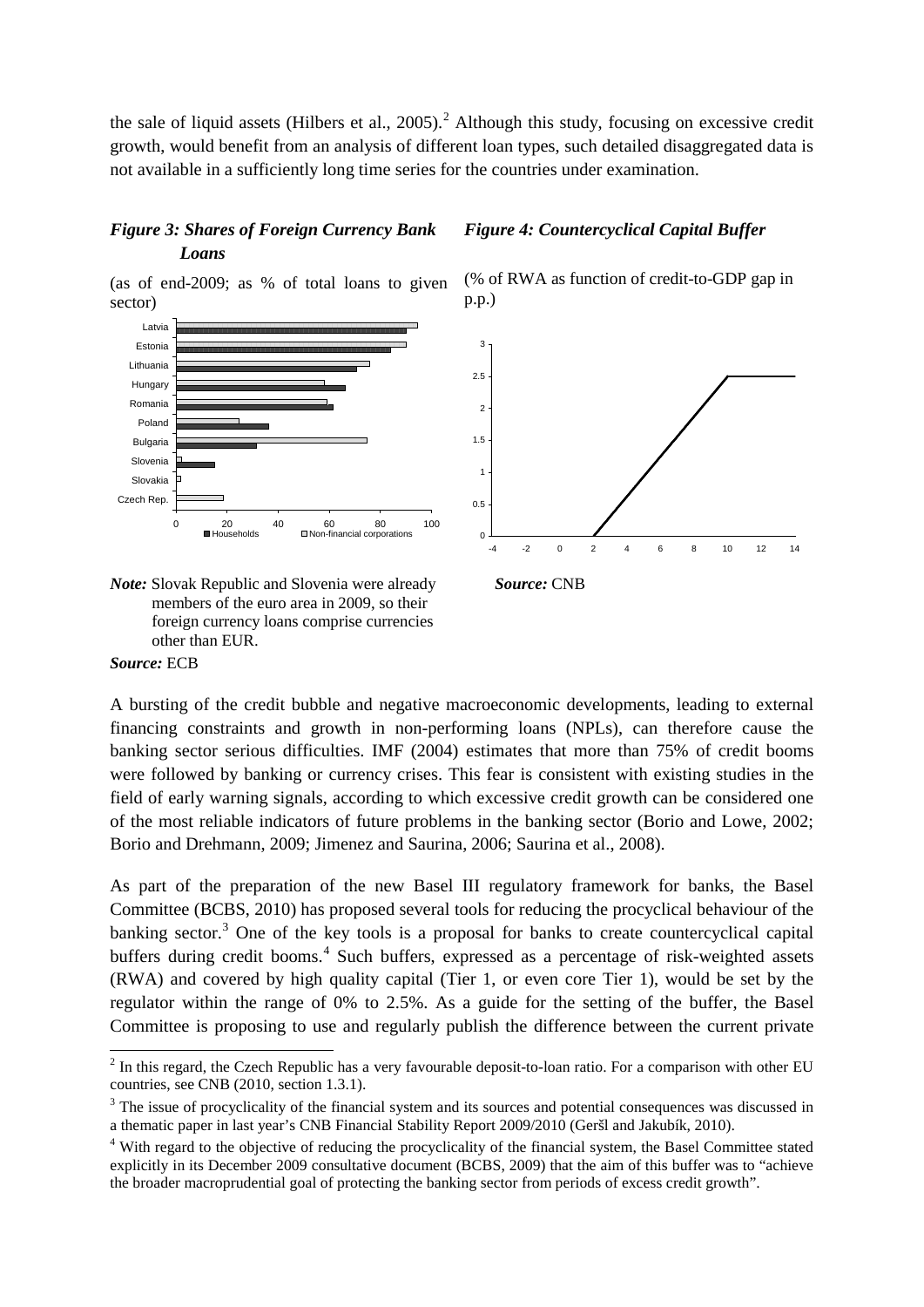credit ratio as a percentage of GDP and its trend value estimated using the HP filter (the "creditto-GDP gap"). However, regulators may also use other methods to calculate the trend and other variables, such as the prices of various relevant assets and credit conditions. In bad times, this capital buffer would be "released" in order to slow any fall in the credit supply and thereby reduce the procyclicality of the financial system.

The Basel Committee document itself (BCBS, 2010b) proposes to use the aforementioned guide as follows. The capital buffer would start to be created when the credit-to-GDP gap exceeded two percentage points. If the gap reached 10 percentage points or more, the buffer would reach the aforementioned maximum of 2.5% of RWA. For gaps of between 2 and 10 percentage points, the buffer would vary linearly between 0% and 2.5%. For example, for a gap of six percentage points the buffer would be 1.25% of RWA (see Figure 4). For cross-border exposures, the buffer set by the regulator in the foreign jurisdiction would apply. For cross-border banking groups, the capital buffer would be applied on both a solo and a consolidated basis.

It became clear during the discussion phase within the Basel Committee that a simple filtering technique would in many cases not necessarily lead to reliable estimates of excessive credit, so the final version of Basel III (BCBS, 2010b) gives regulators considerable discretion to set the buffer. The primary aim of the buffer, however, is not to restrict credit growth, but to create a capital reserve to give the banking sector greater protection from sudden changes in the credit cycle. At the same time, the Basel Committee documents emphasise the complementarity of this buffer with other macroprudential tools (BCBS, 2010b, p. 5), such as various limits on key indicators of borrowers' ability to repay loans (the loan-to-collateral and loan-to-income ratios).

# **3. Methods for Estimating the Equilibrium Credit Level**

A major problem in constructing an excessive credit growth indicator is determining what level of credit is excessive and might pose a threat to the financial sector. One traditional method is to apply the statistical Hodrick-Prescott (HP) filter, which obtains the trend from a time series. By comparing the actual credit-to-GDP ratio with its long-term trend obtained using the HP filter we can then estimate whether or not the credit level is excessive. This method is used quite routinely in the literature (Borio and Lowe, 2002; Borio and Drehmann, 2009). Hilbers et al. (2005), for example, consider a credit-to-GDP gap of greater than five percentage points to be an indicator of excessive credit in the economy.

Although the HP filter method is used quite often to determine trends in macroeconomic variables, it does have its drawbacks. A time series trend is dependent to a significant extent on the length of the chosen time series and the calculation is very sensitive to the smoothing parameter (lambda). A big problem as regards practical application in macroprudential policy is "end-point bias", which generates a highly unreliable estimate of the trend at the end of the data period.<sup>[5](#page-8-0)</sup> Macroprudential policy, which, by contrast, requires assessment of the trend on the basis of current (i.e. end-of-period) data, would therefore be reliant on indicators subject to a high degree of uncertainty. In the case of some CEE countries with relatively short time series, credit

<span id="page-8-0"></span> $5$  One way of dealing with end-point bias is to extend the time series into the future by means of prediction. This, however, can introduce further uncertainty into the estimate linked with the quality of the prediction.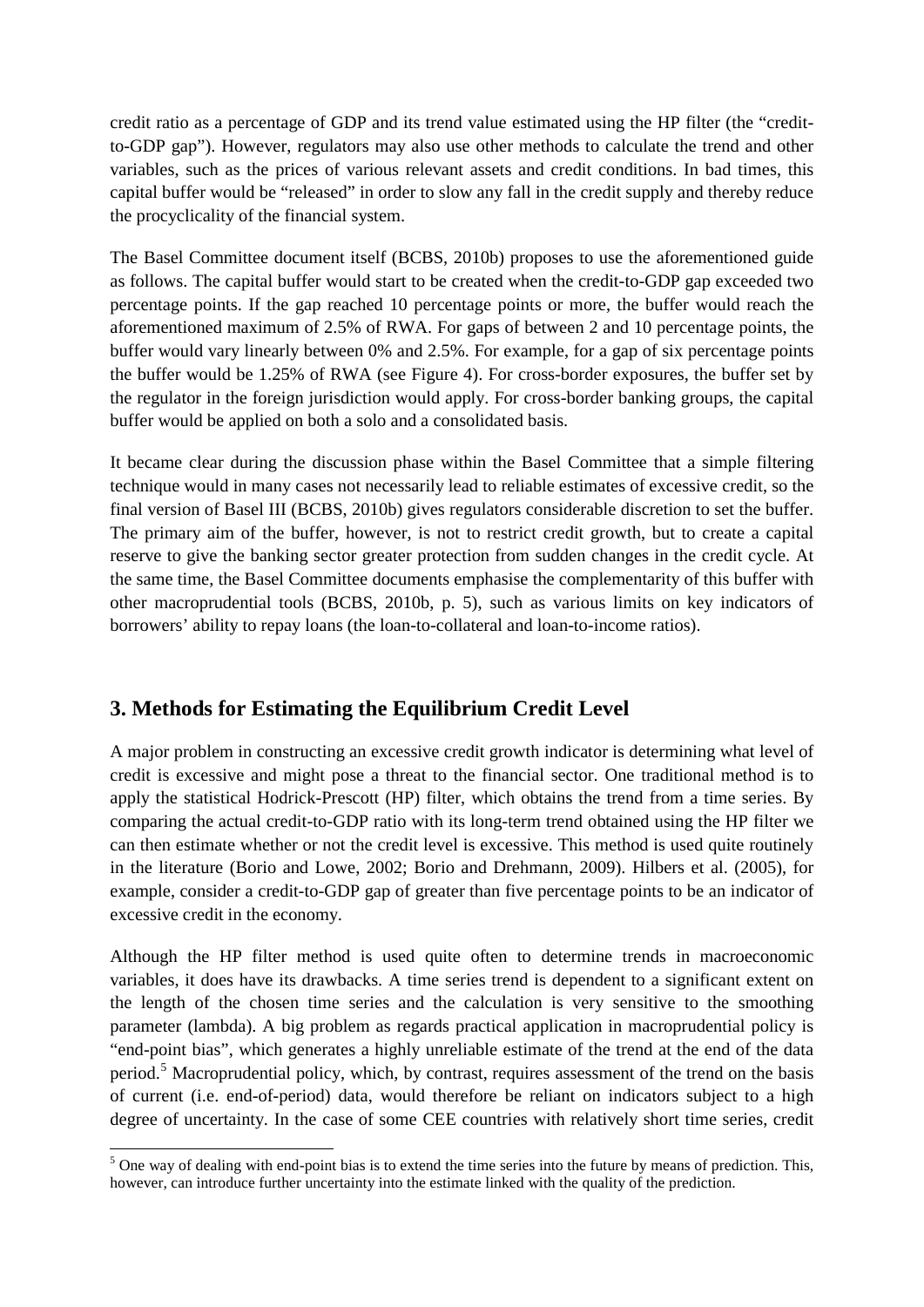growth is incorporated directly into the trend itself by the HP filter, i.e. excess credit growth is counted as a trend (Cottarelli et al., 2005). Another relevant question is whether the credit ratio should take into account other denominators besides GDP, such as financial assets or total assets of the private sector. Although GDP is correlated to a significant extent with private sector income and therefore serves as an indicator of the ability to repay a given amount of loans, holdings of financial assets (deposits and securities investments) and non-financial assets (e.g. real estate) are also relevant to the evaluation of excessive credit.

Figure 5 presents credit gaps with alternative denominators (GDP and financial assets and total assets of the private sector) calculated using the HP filter on data for bank loans in the Czech Republic with a high lambda parameter equal to 400,000. Such a high value of lambda was proposed in Basel III with the argument that the credit cycle is usually longer than the business cycle. The filter is applied to quarterly data for the period 1998–2010, which, however, is regarded as relatively short from the international perspective (Basel III recommends at least a 20 year period). The estimates indicate that the current level of bank loans is below the long-term trend. However, the trend estimate is subject to a range of problems related to the short time series and above all to extraordinary factors linked with a fall in credit volume in 1998–2002 caused by a banking crisis in the 1990s and the clean-up of bank balance sheets ahead of the privatisation of large banks.

As regards simulating possible macroprudential policy in the past, it makes more sense to apply the HP filter recursively, i.e. in each past period using only the data that were available in that period (at the end of 2005, for example, the trend value and therefore also the gap between the observed credit level and the trend is calculated on 1998–2005 data). This simulates the situation that the macroprudential policy-maker would hypothetically have found itself in had it been required to decide whether excessive credit growth was emerging. The calculated credit gaps expressed as a percentage of GDP indicate that the Czech Republic would have found itself in a situation of excessive credit as early as 2004 (see Figure 5). However, the aforementioned drawbacks of the HP filter play an even greater role in the calculated gap, as the problem period of 1998–2002 influences the trend.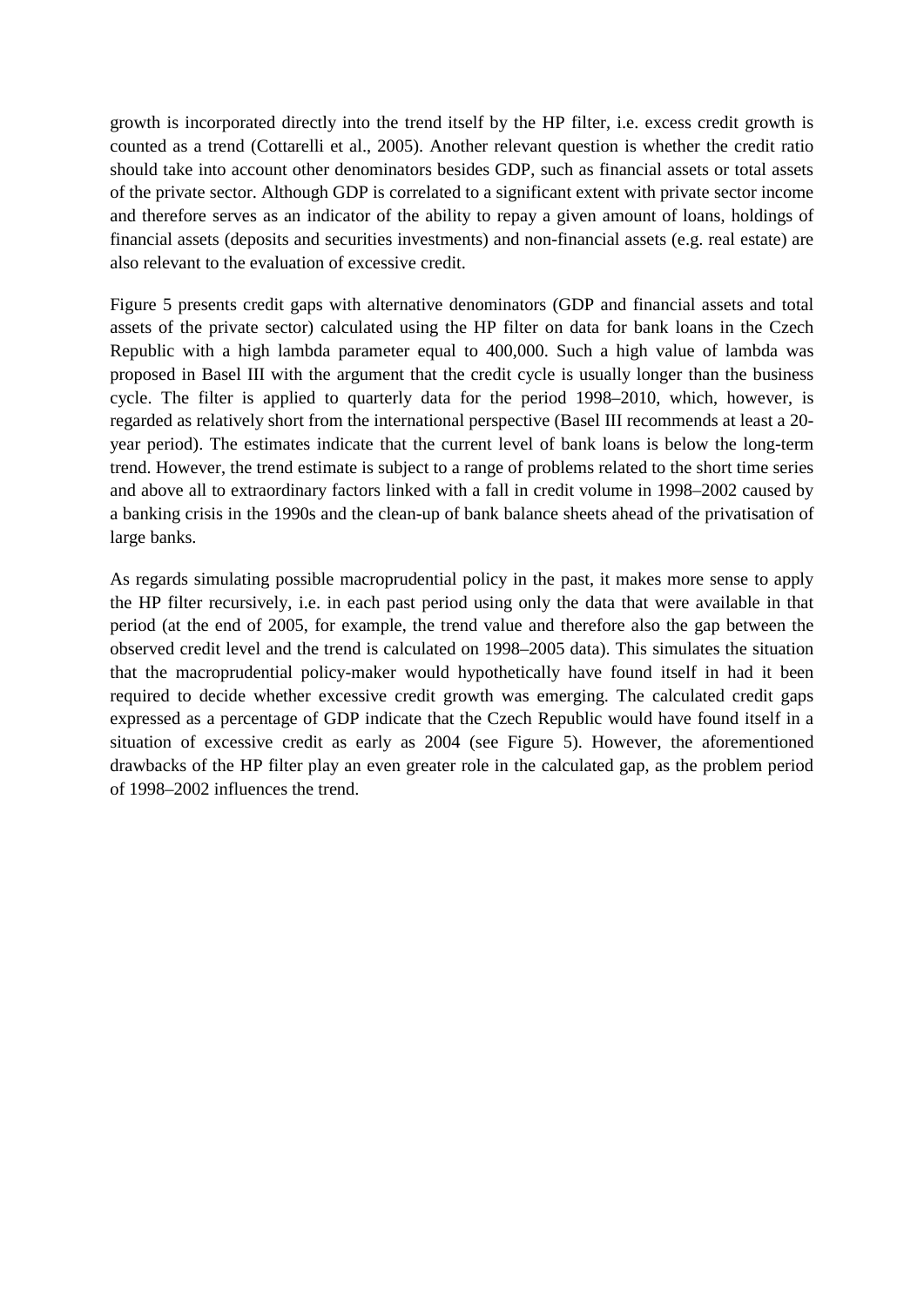#### *Figure 5: Credit Gaps in the Czech Republic with Alternative Denominators*



#### *Figure 6: Credit-to-GDP Ratios for a Similar Level of Economic Development*

(in %; GDP per capita, in PPP, constant 2005 international \$; approximately \$22,500 for the Czech Rep as of 2010)



*Source:* CNB, authors´ calculations *Source:* IMF IFS, WB WDI, authors´ calculations

The main criticism of the HP filter technique, however, is that it does not take into account economic fundamentals that affect the equilibrium stock of loans. An alternative method is to estimate the equilibrium private credit level in relation to key economic variables (such as the level of development of the economy measured in terms of real GDP per capita).This method says that if GDP per capita – as a proxy for the standard of living of an economy – is the main and only economic fundamental, all countries with the same level of development should have a similar equilibrium credit level. Poorer countries should have a lower equilibrium credit level than wealthier countries. A positive linkage between the credit-to-GDP ratio and the economic development of a country is referred to as financial deepening (see Terrones and Mendoza, 2004). A comparison of bank loans as a percentage of GDP for the Czech Republic in 2010 and selected euro area countries in years when they were at a similar level of economic development indicates, in contrast to the HP filter findings, that the credit ratio in the Czech Republic is below the level consistent with its economic level (see Figure 6).

Other economic fundamentals besides the above-mentioned GDP per capita should also be considered as factors influencing the equilibrium credit level in a particular country, and a suitable econometric model should therefore be employed. However, given that the CEE countries started from very low private credit levels, the estimation of such a model on data for these countries would capture the rapid growth caused by convergence towards the average level of the advanced nations. As Égert et al. (2006, p. 14) point out, such estimated elasticities of the relationships between fundamentals and credit would be overstated. At the same time, the estimates would reflect not the equilibrium level, but only the present relationship between economic fundamentals and private credit.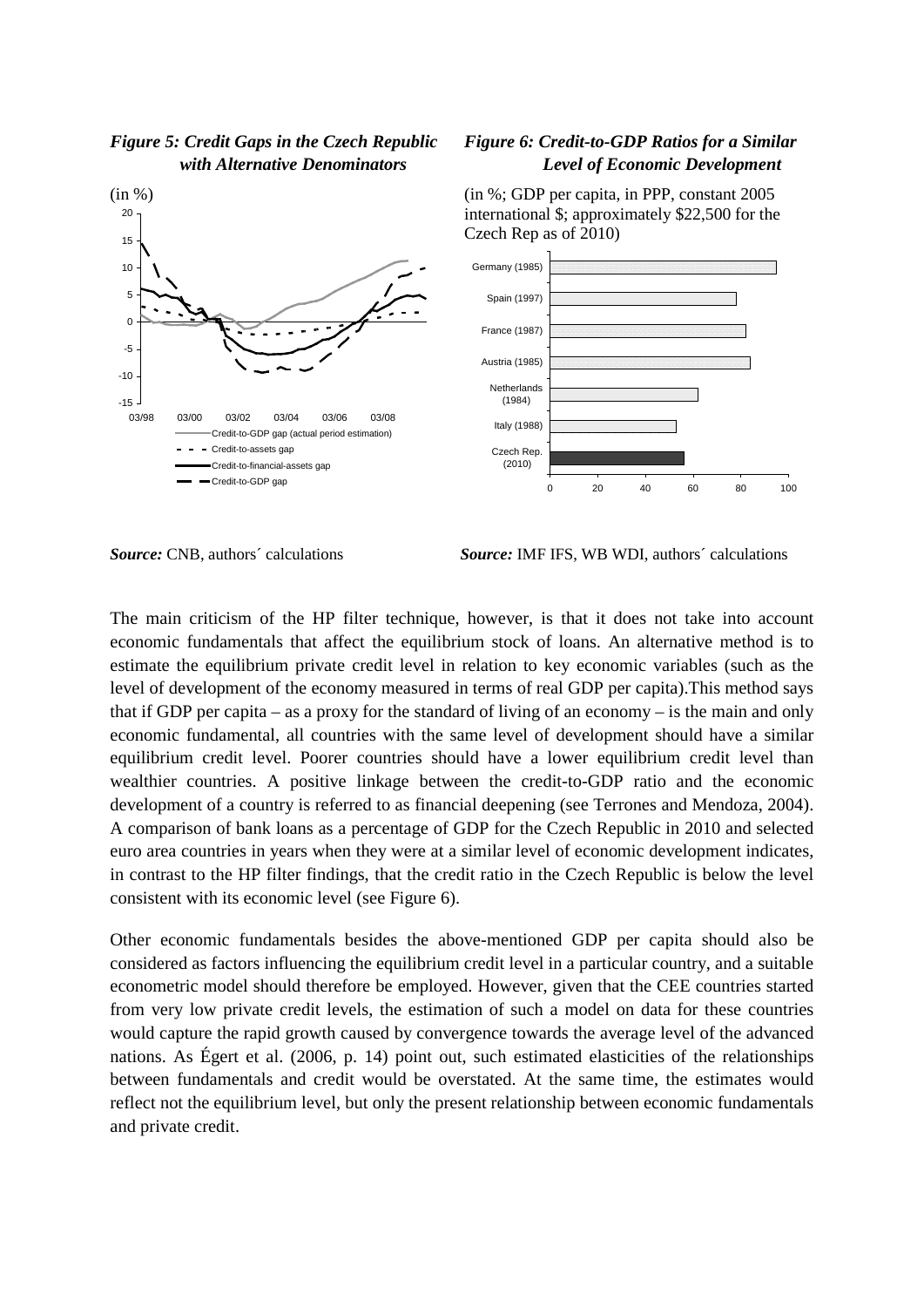For this reason, the existing literature suggests using out-of-sample (OOS) panel estimation, i.e. estimating the model on a different sample of countries ("in-sample countries") and applying the elasticities obtained to the data for the countries for which the equilibrium credit level is being estimated ("out-of-sample countries"). This approach assumes a priori that the stock of credit of the in-sample countries, which serve for estimating elasticities, is at equilibrium on average, which is quite a significant assumption. Therefore, one needs to choose a suitable group of "insample" countries that best meets the need to estimate the correct equilibrium relationships between economic fundamentals and private credit. The existing studies on this topic therefore normally use the developed countries of the EU or OECD as appropriate countries for comparison (Kiss et al., 2006; Égert et al., 2006). For this study, the advanced EU countries were used as insample countries. While a possible approach would be to narrow down the number of sample countries to the ones similar in structure to the CEE countries, the econometric methodology used and the availability of data in the time dimension do not allow us to significantly reduce the number of in-sample countries. However, owing to the current debate regarding the excessive debt of the PIIGS<sup>[6](#page-11-0)</sup> countries, these countries were omitted from the calculation of the equilibrium credit level<sup>[7](#page-11-1)</sup>

However, to estimate the equilibrium elasticities for the given countries, the proper set of fundamental variables influencing the credit-to-GDP ratio must be found. As the analysis of possible credit determinants is beyond the scope of this paper, we refer to previous studies for a comprehensive discussion regarding possible credit determinants; see, for example, Égert et al. (2006) and the references therein. Based on these studies, we use data on aggregate household consumption, government debt, short-term interest rates, unemployment, inflation measured by the GDP deflator and the CPI index, and GDP per capita.

The data were mostly obtained from the International Monetary Fund's IFS (International Financial Statistics) database, which provides the required macroeconomic data with a sufficient history (which is vital for estimating long-run relationships). For this reason, we used data for a 30-year period (1980–2010). The available statistics on bank loans to the private sector were used as the credit indicator. As stated earlier, these statistics slightly underestimate the total credit of the private sector, as they do not include non-bank financial intermediaries (e.g. leasing) and cross-border loans.<sup>[8](#page-11-2)</sup> However, as the financial system in CEE countries is primarily bank-based, using bank credit only should not introduce considerable bias into our estimates.

We applied a set of panel unit root tests for the above-mentioned variables, and some of them were found to be nonstationary in levels, i.e. I(1) processes. A more detailed summary of the results is provided in the Appendix. Further, cointegration was tested for selected groups of variables using the Johansen Fisher Panel Cointegration Test. The results confirmed one cointegration relationship between the credit-to-GDP ratio, the household consumption-to-GDP ratio and GDP per capita for the set of in-sample countries. As discussed above, the presence of the GDP per capita variable in the long-run relationship is desirable as it captures the different

<span id="page-11-0"></span> <sup>6</sup> Portugal, Italy, Ireland, Greece and Spain.

<span id="page-11-1"></span> $<sup>7</sup>$  However, nations that are structurally quite different from the CEE countries, such as the United Kingdom,</sup> remain in the sample of control countries. This may skew the results of the analysis towards higher equilibrium credit values for a given set of economic fundamentals. Nevertheless, the method used (see later in the text) would control for the cyclical component of excessive debt in the sample of countries used.

<span id="page-11-2"></span><sup>&</sup>lt;sup>8</sup> A detailed description of the available data is provided in the Appendix.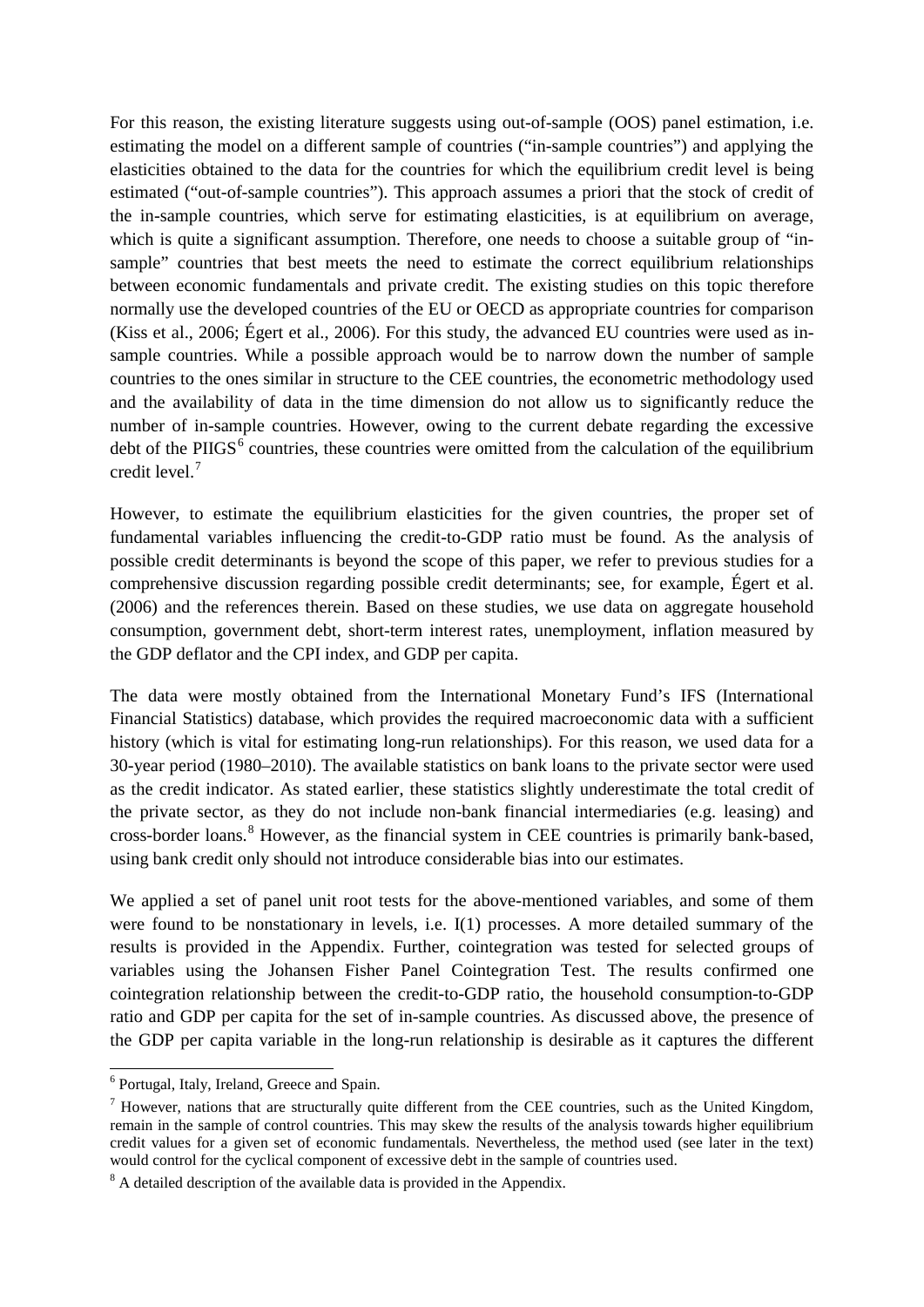degree of wealth of the economy, which therefore also influences the equilibrium private credit level (Terrones and Mendoza, 2004).

A variety of econometric methods can be used for OOS estimation. Nevertheless, given the properties of the variables used, traditional panel methods run into the problem of nonstationary time series, mutual regression of which can lead to spurious results. The traditional solution to the problem of nonstationarity of variables involves differentiating them. This step allows us to obtain the short-run relationship between the variables by regression, but the longer-run relationship is lost in the differentiation. The long-run relationship between nonstationary variables can be better estimated if the variables are cointegrated. This fact is used by the ECM (error correction model) method, which estimates not only the long-run relationship between the cointegrated variables, but also the potential short-run deviations from this long-run relationship.

Based on the characteristics of the time series used and the character of our study, focusing on the long-term equilibrium credit level, we employ the PMG (pooled mean group) estimation method, introduced for panel estimates by Pesaran et al. (1999). The PMG estimator is an error correction form of the autoregressive distributive lag (ARDL) model, where the dependent variable in its first differences is explained by the lagged independent and dependent variables in both levels and first differences. This method can be used to estimate the long-run relationship between the creditto-GDP ratio and other variables, which is identical for all countries, whereas the short-run adjustment to this long-run relationship can differ across countries. The PMG model therefore allows heterogeneity of the estimates for individual countries in the short run. However, the longrun relationship of the cointegrated variables is common to all the countries in the sample The equation is expressed as follows:

$$
\Delta y_{i,t} = \rho_i (y_{i,t-1} - \sum_{h=1}^{v} \alpha_{i,h} x_{i,h,t}) + \sum_{j=1}^{p-1} \beta_{i,j} \Delta y_{i,t-j} + \sum_{h=1}^{v} \sum_{j=0}^{q-1} \gamma_{i,h,j} \Delta x_{i,h,t-j} + c_i + \varepsilon_{i,t}, \qquad i = 1,..., N, \quad t = 1,..., T,
$$

where *y* is dependent variable, *x* represents set of *v* independent variables, *p* and *q* represent maximum lags used, and  $\alpha$ ,  $\beta$ ,  $c$ , and  $\gamma$  are estimated coefficients. Coefficient  $\alpha$  represents the long-term relationship, which is specific for each cross-section in the MG estimator or the same for every country in the case of PMG estimator. Parameter  $\rho$  is the country specific error correction term, i.e. the speed of adjustment towards the equilibrium. For more details see Pesaran et al. (1999).

The long-term relationship of the given equation is taken as a cointegrated relationship, which was found for the credit-to-GDP ratio, the household consumption-to-GDP ratio and GDP per capita. We also employed a different set of other variables and their lags that might affect the short-run adjustment of the credit-to-GDP ratio to its long-run relationship. For example, the government debt-to-GDP ratio might capture any crowding out of bank lending to the private sector.<sup>[9](#page-12-0)</sup> Also, the real interest rate, or changes therein, should, as the cost of financing, be in a negative relationship with the explained variable. However, these variables were not significant even at the 15% level.

<span id="page-12-0"></span><sup>&</sup>lt;sup>9</sup> For this reason, we would expect a negative relationship between the government debt ratio and loans to the private sector. The fact that a less indebted government sector would be able to provide more significant support if the banking sector ran into serious problems is relevant for assessing whether the current private sector credit level is excessive with regard to financial stability.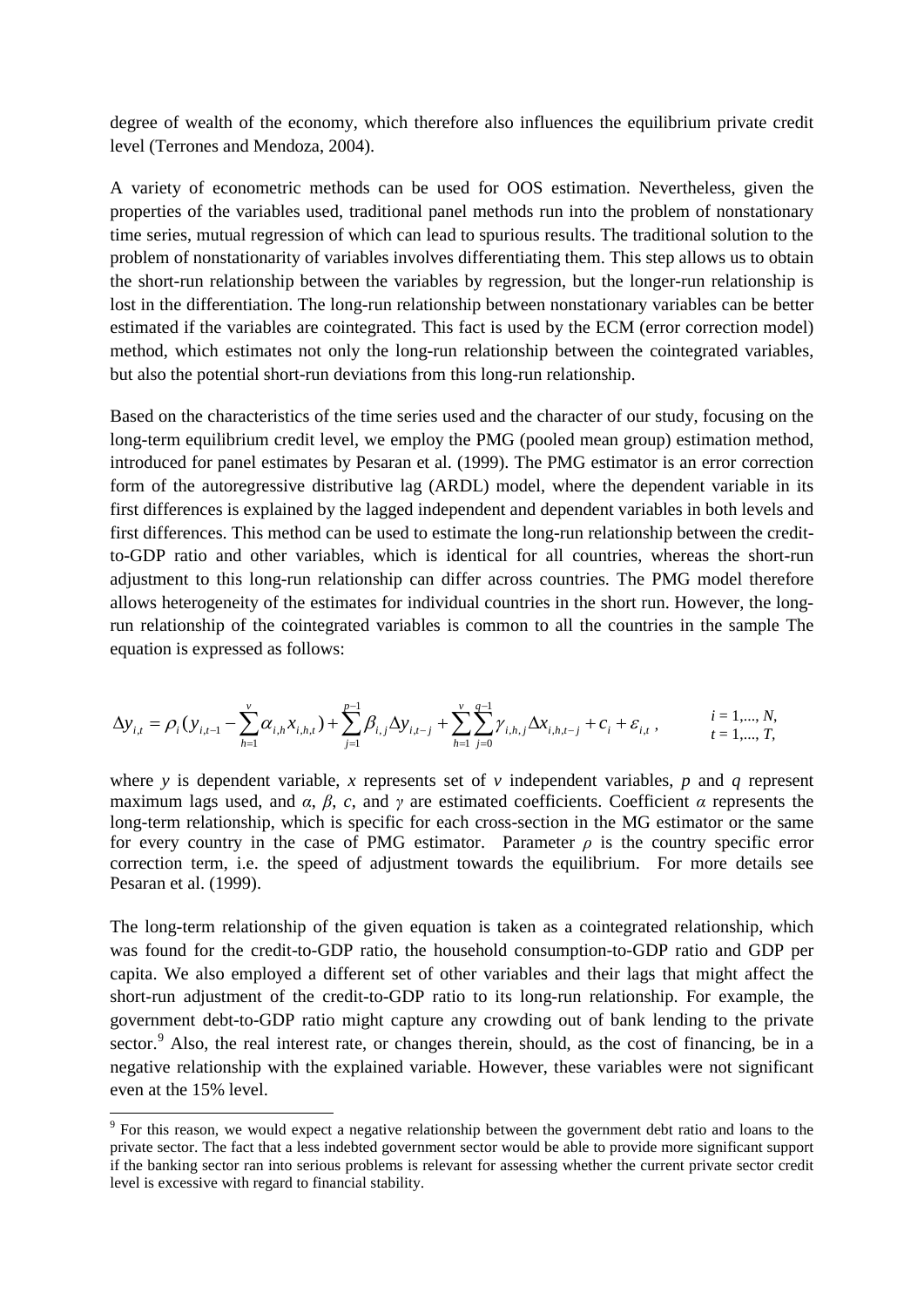The following equation gives the final estimates of the coefficients of the long-run relationship between the cointegrated variables and the values of the coefficients and the constant term in the short run, which are presented below as the mean of all the estimates for the countries concerned.[10](#page-13-0)

$$
\Delta (credit/gdp)_t = -0.035(credit/gdp_{t-1} - (0.7cons/gdp_t + 0.13gdp/pop_t)) +
$$
  
\n
$$
(***)
$$
  
\n+ 0.87 $\Delta (cons/gdp)_t$  -0.07 $inf_t$  + 0.014  
\n
$$
(**)
$$
  
\n
$$
(*)
$$
  
\n
$$
(*)
$$
  
\n
$$
(*)
$$
  
\n
$$
(*)
$$
  
\n
$$
(*)
$$
  
\n
$$
(*)
$$
  
\n
$$
(*)
$$
  
\n
$$
(*)
$$
  
\n
$$
(*)
$$
  
\n
$$
(*)
$$
  
\n
$$
(*)
$$
  
\n
$$
(*)
$$
  
\n
$$
(*)
$$
  
\n
$$
(*)
$$
  
\n
$$
(*)
$$
  
\n
$$
(*)
$$
  
\n
$$
(*)
$$
  
\n
$$
(*)
$$
  
\n
$$
(*)
$$
  
\n
$$
(*)
$$
  
\n
$$
(*)
$$
  
\n
$$
(*)
$$
  
\n
$$
(*)
$$
  
\n
$$
(*)
$$
  
\n
$$
(*)
$$
  
\n
$$
(*)
$$
  
\n
$$
(*)
$$
  
\n
$$
(*)
$$
  
\n
$$
(*)
$$
  
\n
$$
(*)
$$
  
\n
$$
(*)
$$
  
\n
$$
(*)
$$
  
\n
$$
(*)
$$
  
\n
$$
(*)
$$
  
\n
$$
(*)
$$
  
\n
$$
(*)
$$
  
\n
$$
(*)
$$
  
\n
$$
(*)
$$
  
\n
$$
(*)
$$
  
\n
$$
(*)
$$
  
\n
$$
(*)
$$
  
\n
$$
(*)
$$
  
\n
$$
(*)
$$
  
\n
$$
(*)
$$
  
\n
$$
(*)
$$
  
\n
$$
(*)
$$
  
\n
$$
(*)
$$
  
\n
$$
(*)
$$
  
\n
$$
(*)
$$
  
\n

*Note:* \*, \*\* and \*\*\* denote significance of the estimated coefficients at the 10, 5 and 1% levels respectively.

*Credit/gdp* represents the ratio of private sector credit to GDP, *cons/gdp* denotes the ratio of household consumption to GDP, *gdp/pop* is GDP per capita in dollar terms and *inf* is the change in the price level, expressed as the year-on-year change in the GDP deflator.

On the basis of the model, short-run deviations from the long-run trend are given as a function of the change in the consumption-to-GDP ratio and as a function of inflation. Based on the estimated coefficients, we can conclude that in the long-run relationship the credit-to-GDP ratio increases with increasing wealth of the economy and with an increasing consumption-to-GDP ratio. This factor then positively affects the explained variable in the short-run relationship as well, while inflation acts in the opposite direction. These conclusions are in accordance with intuition as regards the effects of the variables used on the credit-to-GDP ratio.

The estimated parameters of the model were applied to the data for the CEE countries to obtain values of the "equilibrium" credit ratio. As we are interested in the long-run fundamental-based level of the credit-to-GDP ratio, we used only the coefficients of the estimated long-run relationship between the cointegrated variables. This approach controls in parallel for the credit cycle of in-sample countries, as only equilibrium sensitivities between credit and economic fundamentals are extracted. The results indicate that the OOS calculations may in some cases imply significantly different conclusions regarding excessive credit compared to the HP filter values computed on the end-2009 data (see Figure 7). According to the HP filter, the credit-to-GDP gap indicates excessive credit in the recent period not only for the Czech Republic, but also, for example, for Slovakia, Lithuania, Romania and Poland, whereas the econometric estimate does not confirm this excessive credit level (values in the positive part of the chart indicates excessive private credit-to-GDP ratios). By contrast, Bulgaria, Estonia, Latvia and Slovenia now have excessive credit-to-GDP ratios according to the OOS method. It is clear, therefore, that the two calculation methods used give contradictory results in some cases.

<span id="page-13-0"></span><sup>&</sup>lt;sup>10</sup> Based on the Hausman test, we cannot reject the null hypothesis of PMG being an efficient estimator, so PMG is preferred over its mean-group (MG) counterpart. The MG estimator is the simple non-weighted mean of the regression estimates for each country. The Hausman statistic  $\chi^2(2)$  is equal to 0.9 (p-value = 0.637). Furthermore, only those variables which were significant at least at the 10% confidence level were kept in the estimated equation. Also, a more empirical approach was used as in Sekine (2001), so inflation is present in the short-run part of the equation but not in the long-run part. Moreover, the low value of the correlation coefficient between *cons/gdp* and *gdp/pop* indicates no possible multicollinearity problem.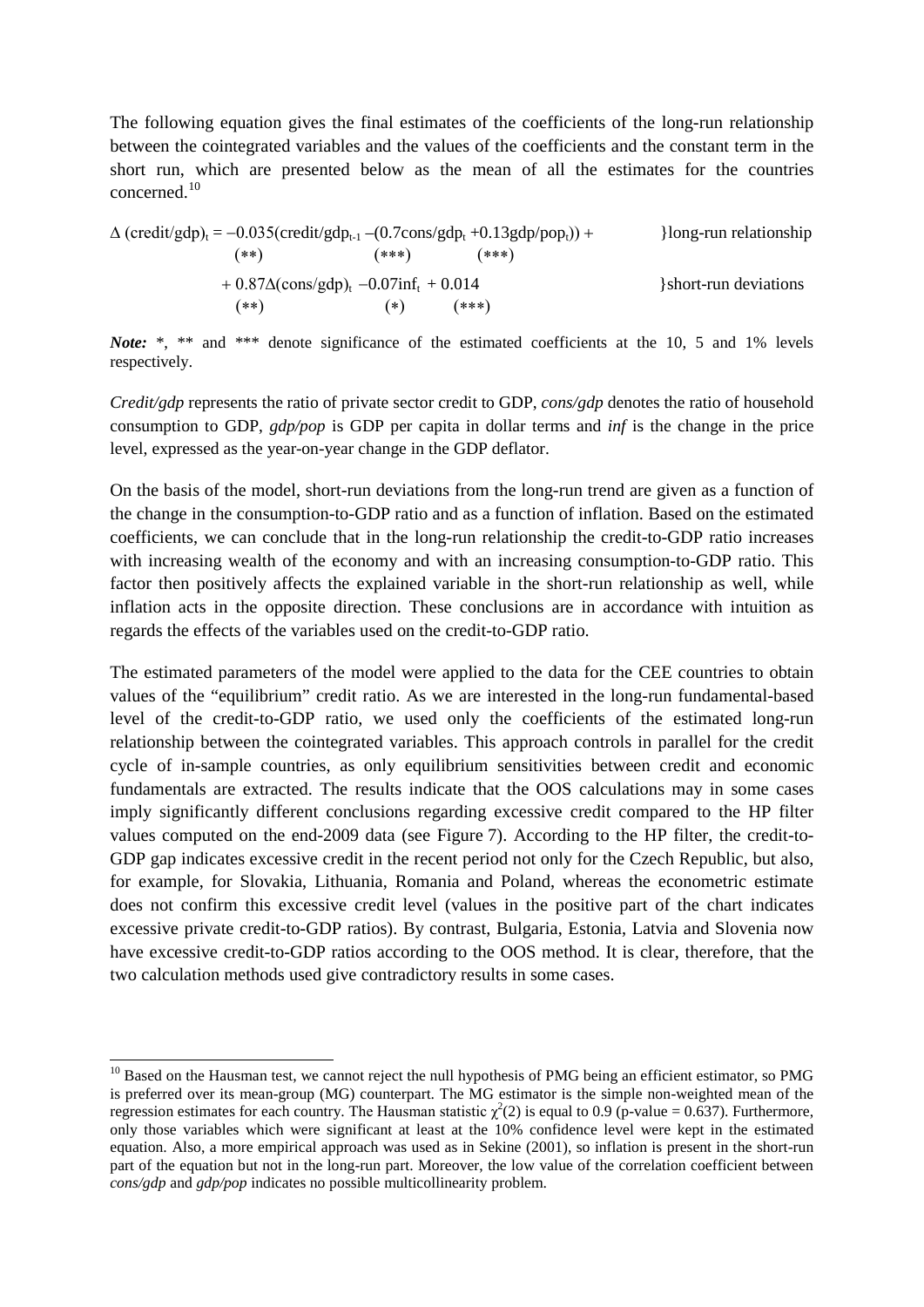

*Figure 7: Comparison of Credit-to-GDP Ratios for Various Calculation Methods* (in p.p.)

*Source:* IMF IFS, authors' calculations

As mentioned at the beginning of the study, further refinement of the estimates with respect to different loan types and their currency denomination would be desirable. However, current data limitations leave this additional analysis as a future research question.

#### **4. Implications for the Size of the Capital Buffer**

One of the questions associated with the new Basel III rules is whether the requirement to create a countercyclical capital buffer would contribute to the creation of capital reserves in those CEE countries which experienced significant problems in their banking sectors during the global financial crisis. In the following simulation, the size of the capital buffer is calculated for individual CEE countries using the two aforementioned methods, i.e. the HP filter method and the econometric OOS method. As the crisis did not manifest itself fully in the CEE countries until late 2008 and (in particular) 2009, i.e. after the collapse of Lehman Brothers in September 2008, we set mid-2008 as the starting point for the buffer calculation.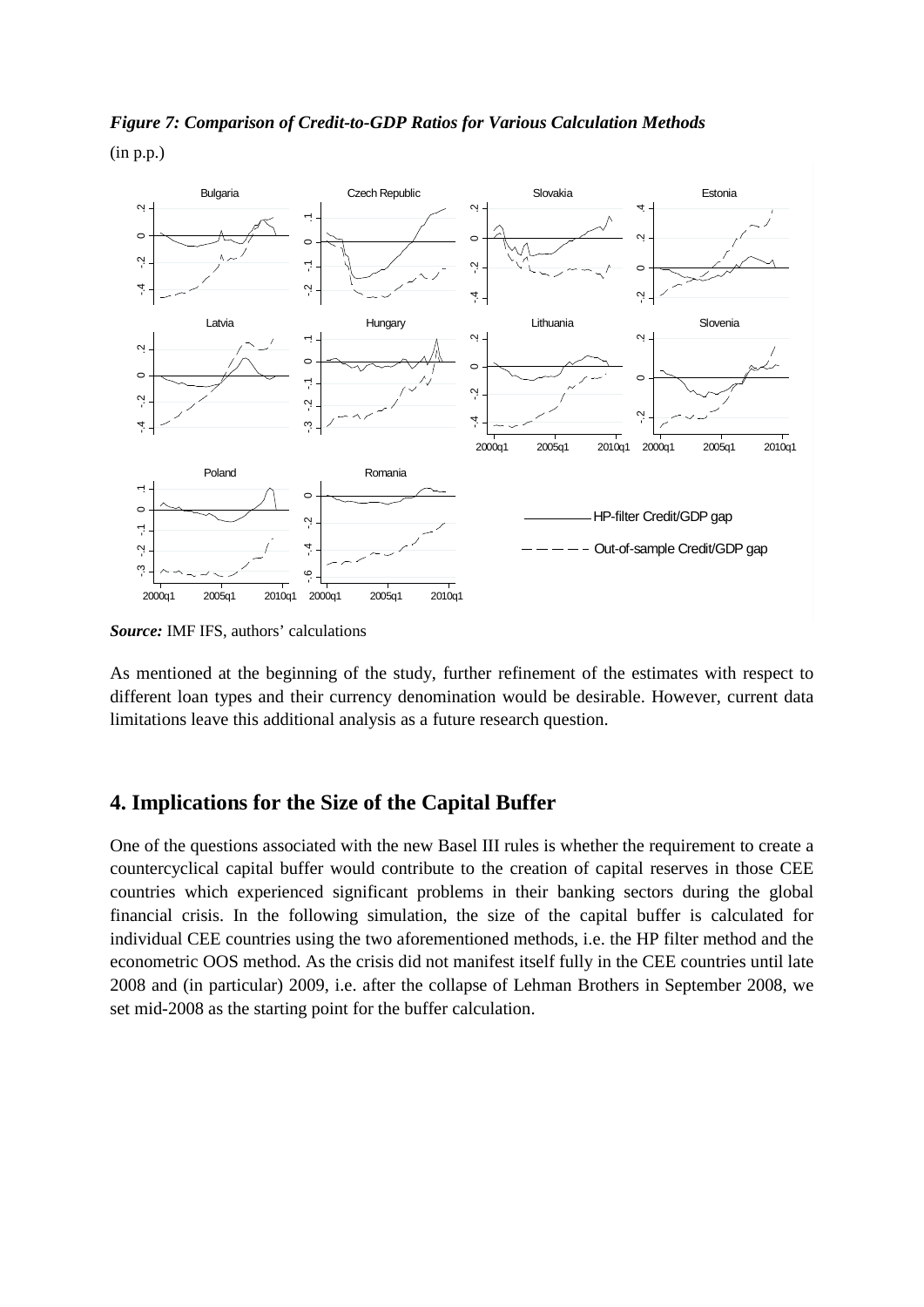| Table 1: Simulation of Countercyclical Buffer Calculation |  |  |
|-----------------------------------------------------------|--|--|
|-----------------------------------------------------------|--|--|

| (yata as 01 $\angle$ 000 $\angle$ 7) |                       |               |                                                     |               |  |
|--------------------------------------|-----------------------|---------------|-----------------------------------------------------|---------------|--|
|                                      | Credit-to-GDP gap (%) |               | <b>Countercyclical capital buffer</b><br>(% of RWA) |               |  |
|                                      | <b>HP</b> filter      | Out-of-sample | <b>HP</b> filter                                    | Out-of-sample |  |
| <b>Bulgaria</b>                      | 11.4                  | 10.8          | 2.5                                                 | 2.5           |  |
| Czech Rep.                           | 9.5                   | $-15.0$       | 2.4                                                 | 0.0           |  |
| <b>Estonia</b>                       | 5.3                   | 27.9          | 1.0                                                 | 2.5           |  |
| Lithuania                            | 6.9                   | $-8.3$        | 1.5                                                 | 0.0           |  |
| Latvia                               | 1.0                   | 19.6          | 0.0                                                 | 2.5           |  |
| Hungary                              | $-1.4$                | $-10.7$       | 0.0                                                 | 0.0           |  |
| Poland                               | 3.0                   | $-23.3$       | 0.3                                                 | 0.0           |  |
| Romania                              | 6.1                   | $-27.3$       | 1.3                                                 | 0.0           |  |
| <b>Slovakia</b>                      | 6.1                   | $-22.8$       | 1.3                                                 | 0.0           |  |
| Slovenia                             | 5.4                   | 5.5           | 1.1                                                 | 1.1           |  |

 $(d_{\text{atq,as,of}} 2008 \Omega)$ 

*Source:* authors´ calculations

The results of this simple simulation indicate that only four countries needed a countercyclical capital buffer according to the OOS method (Bulgaria, Estonia and Latvia needed the maximum possible 2.5% of RWA, while Slovenia needed 1.1% of RWA).

#### *Figure 8: Credit-to-GDP gap via out-ofsample and Tier 1 ratio in 2008*

(gap in p.p.; Tier 1 capital ratio in 2008)



#### *Figure 9: Credit-to-GDP gap via out-ofsample and change in RoE*

(gap in p.p.; change in RoE of banking sector in p.p.)



#### *Source:* IMF, authors´ calculations *Source:* IMF, authors´ calculations

It is relevant to ask whether the banking sectors of these countries had a sufficient capital reserve already in 2008 and were building a "would-be" capital buffer composed of high-quality lossbearing capital (such as common shares and retained earnings, i.e. in essence a major part of Tier 1 capital) in anticipation of possible problems in the banking sector due to the credit boom. Figure 8 indicates that the countries identified by the OOS method as having excessive credit ratios (i.e. Estonia, Latvia and Slovenia) had relatively low Tier 1 capitalisation. The only exception was Bulgaria, which had set its minimum regulatory limit for total capital adequacy at a higher level (12%) than the traditional 8%, a fact which is also reflected in a higher observed Tier 1 ratio.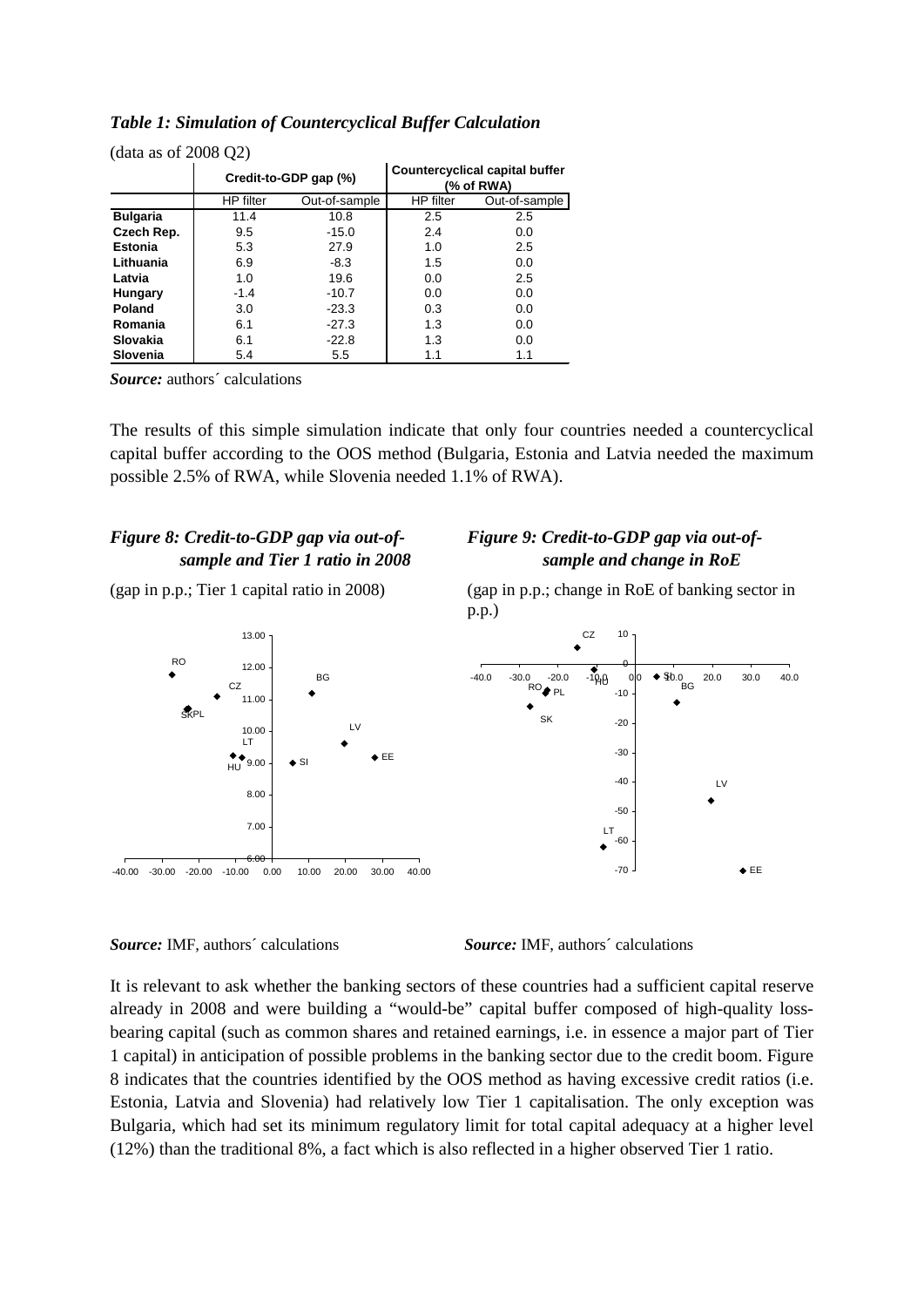Several indicators can be used to compare the impacts of the crisis on the banking sectors of individual countries. In this paper, we look at the change in banking sector profits between 2008 and 2009 (in p.p. of return on equity, RoE), as profitability reflects both credit and market losses as well as the impact of possible higher funding costs on pre-provision income. A simple graphical analysis reveals that two countries identified by the OOS method as having excessive credit ratios (Estonia and Latvia) recorded large losses in their banking sectors in 2009, causing the RoE to decline dramatically (see Figure 9). Two of the countries identified, namely Latvia and Slovenia, saw their governments stepping in and providing public support in 2009. It is worth mentioning that the HP method would not have identified the problems building up in the Latvian and Estonian economies, which were hit hard by the crisis and, especially in the case of Latvia, suffered very high real costs.

## **5. Conclusions and Policy Lessons**

This paper discusses methods for calculating excessive private sector credit in the Central and Eastern European countries and their suitability as regards the input needed to calculate the countercyclical capital buffer introduced by the Basel Committee on Banking Supervision (BCBS, 2010). The BCBS has recommended the use of an excessive credit indicator based on the Hodrick-Prescott (HP) filter technique as a guide for setting this buffer.

The paper shows that the HP filter-based calculation of the excessive credit indicator is not necessarily appropriate in certain cases. For the CEE countries in particular, rapid credit expansion may simply mean convergence to values typical of the advanced nations, and not excessive borrowing. As an alternative, the paper suggests considering excessive credit calculation methods that better reflect the evolution of a country's economic fundamentals. One such method is an out-of-sample technique based on estimates for advanced EU countries which are subsequently used to calculate the equilibrium credit levels of the CEE countries.

Although statistical filtering techniques such as the HP filter do have a role to play in the analysis as a first step in the interpretation of the available data, a broader set of indicators and methods should be employed to determine a country's position in the credit cycle. Our chosen method, based on economic fundamentals, would have better identified the problem of excessive credit in those CEE countries whose banking sectors recorded serious problems during the crisis. Although this calculation technique also has its limitations and could be further developed, it can at least be considered by the macroprudential authority responsible for setting capital buffers as a complementary indicator of excessive credit, especially for small converging economies.

There is a clear policy lesson arising from our analysis for macroprudential policy, in which countercyclical buffers will serve as one of the main instruments: national authorities cannot rely on a single indicator only and have to apply judgement, ideally supported by a variety of analyses that help them to identify the position of the economy in the credit cycle with respect to economic fundamentals. Given the current preparatory phase for the implementation of Basel III, including the countercyclical capital buffer, it is crucial to start building a robust, credible and transparent buffer regime that policymakers will apply through the credit cycle once Basel III is fully implemented.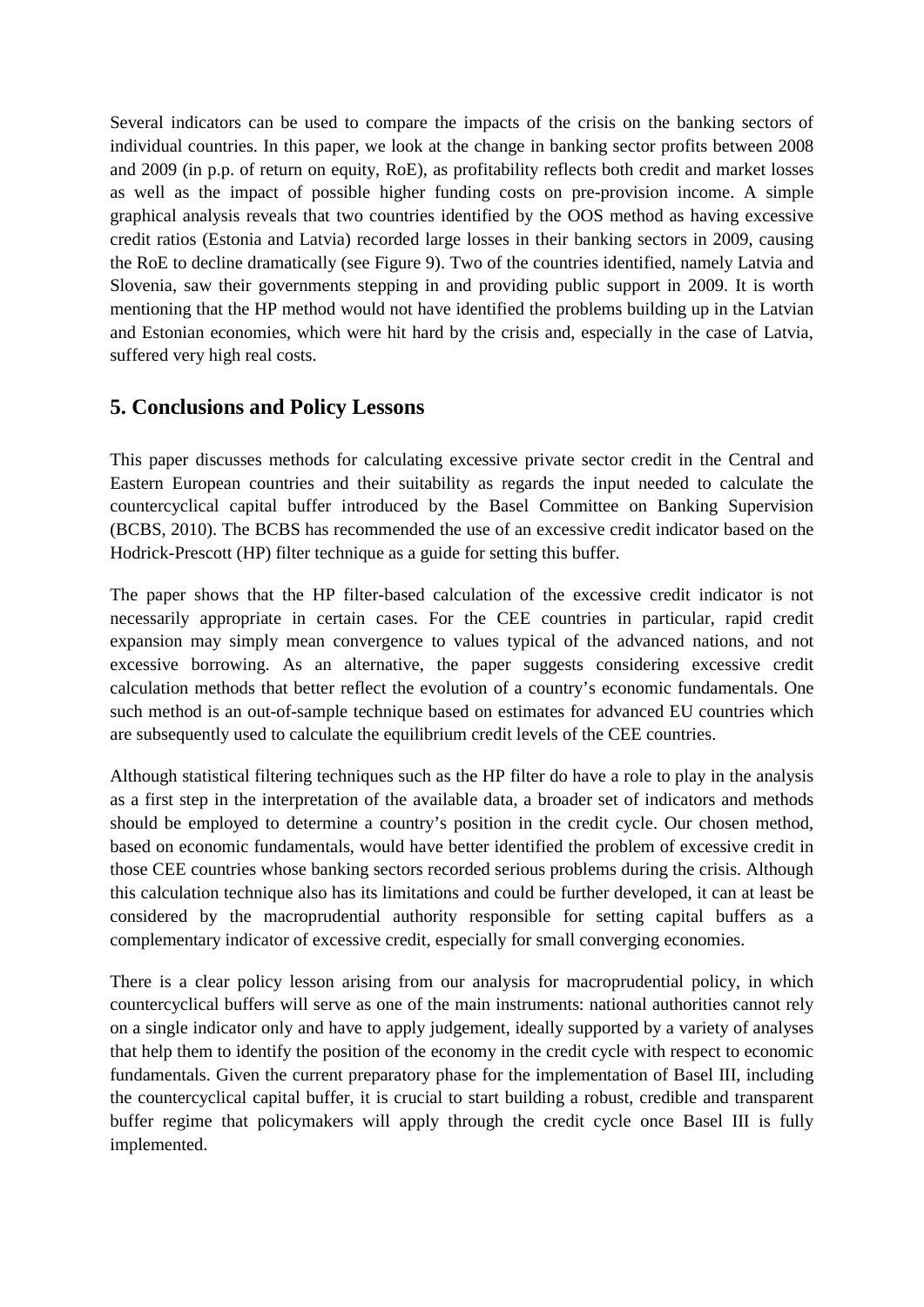This issue is especially important within the EU, as Basel III will be implemented in the EU countries as part of the Capital Requirements Directive ("CRD IV") and the Capital Requirements Regulation, which will be binding on all EU countries and will be centred on the idea of a "single rulebook" (or "maximum harmonisation"). The European Commission published rather advanced drafts of both documents in July 2011 and wants to finalise them by the end of 2011 or in early 2012. Throughout the proposal, the call for a single rulebook is clearly visible and national discretions are limited across a number of regulatory issues. In the area of capital buffers, while the July 2011 proposal gives national policymakers discretion in setting the buffer rate, it limits the discretion regarding the methods and variables used to calculate the buffer, as it requires the set of variables to be agreed on within the European Systemic Risk Board.<sup>[11](#page-17-0)</sup> Nevertheless, the idea of "maximum harmonisation" is still under review in relevant European fora given that it could effectively prevent national policymakers from strengthening the prudential requirements and thus hamper their ability to conduct national macroprudential policy effectively.

<span id="page-17-0"></span> $11$  The proposal allows for a part of the buffer to be set independently of ESRB guidance, but this part could be reviewed only annually (as opposed to the quarterly review of the countercyclical buffer), the variables used could be of a structural nature and no international reciprocity would apply. Clearly, such a "structural" buffer at hand for national policymakers would not be a too effective instrument for macroprudential policy.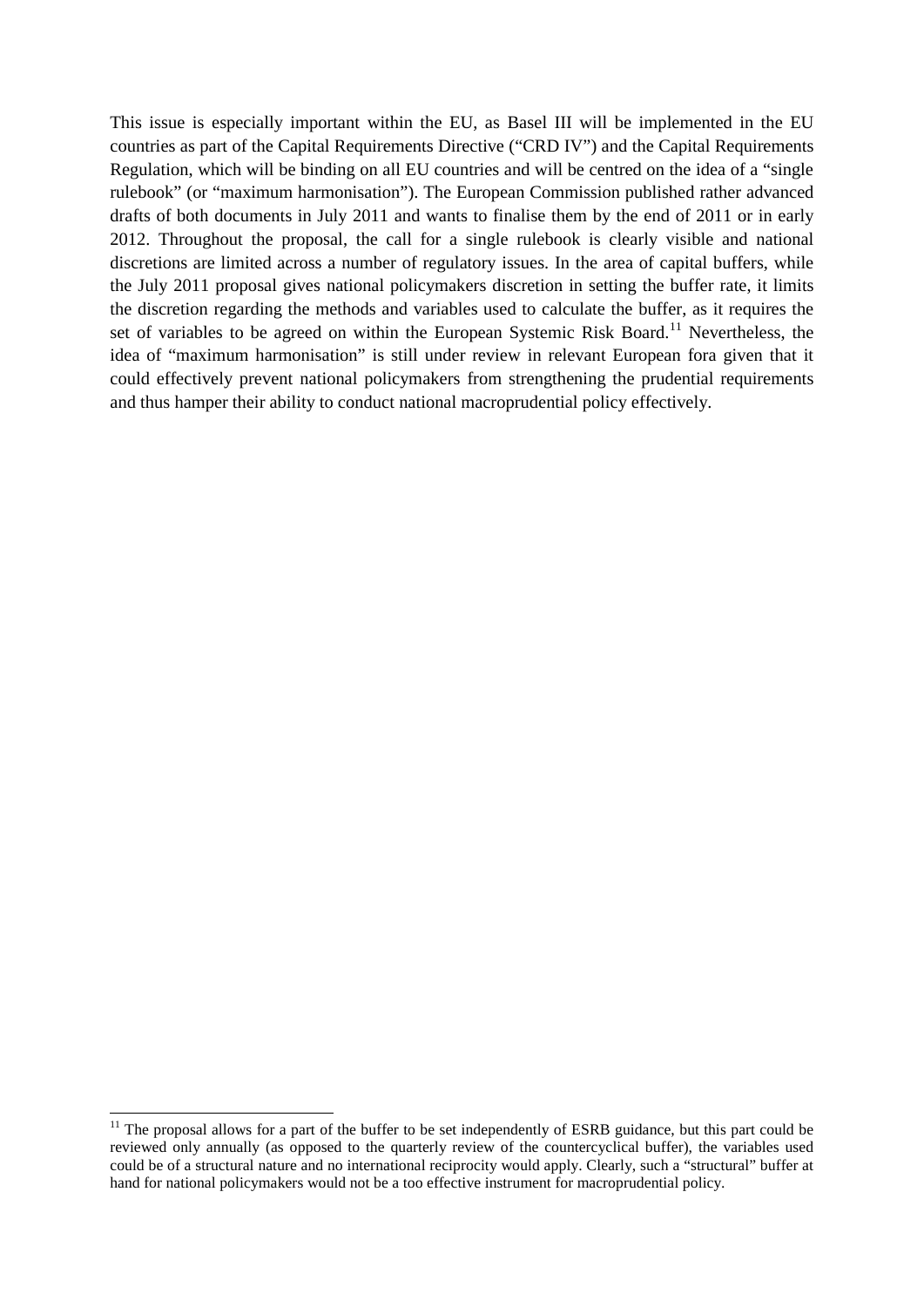#### **References**

- BACCHETTA, P. AND S. GERLACH (1997): "Consumption and Credit Constraints: International Evidence." *Journal of Monetary Economics* 40(2), Monetary Policy and Financial Markets, pp. 207–238.
- BACKÉ, P. AND T. ZUMER (2005): "Developments in Credit to the Private Sector in Central and Eastern European EU Member States: Emerging from Financial Repression, Comparative Overview." In: *Focus on European Economic Integration*, Vienna: Oesterreichische Nationalbank.
- BCBS (2009): "Strengthening the Resilience of the Banking Sector." December 2009.
- BCBS (2010A): "Consultative Document: Countercyclical Capital Buffer Proposal." July 2010.
- BCBS (2010B): "Guidance for National Authorities Operating the Countercyclical Capital Buffer." December 2010.
- BLACKBURNE, E. F. AND M. W. FRANK (2007): "Estimation of Nonstationary Heterogeneous Panels." *The Stata Journal* 7(2), pp. 197–208.
- BOISSAY, F., O. CALVO-GONZALES, AND T. KOZLUK (2006): "Is Lending in Central and Eastern Europe Developing Too Fast?" Finance and Consumption Workshop presentation.
- BORIO, C. AND M. DREHMANN (2009): "Assessing the Risk of Banking Crises Revisited." *BIS Quarterly Review*, March, pp. 29–46.
- BORIO, C. AND P. LOWE (2002): "Assessing the Risk of Banking Crises." *BIS Quarterly Review*, December, pp. 43–54.
- BREITUNG, J. (2000): "The Local Power of Some Unit Root Tests for Panel Data", in B. Baltagi (ed.), *Advances in Econometrics*, Vol. 15: Nonstationary Panels, Panel Cointegration, and Dynamic Panels, Amsterdam: JAI Press, pp. 161–178.
- BRZOZA-BRZEZINA, M. (2005): "Lending Booms in Europe's Periphery: South-Western Lessons for Central-Eastern Members." EconWPA, February.
- CALZA, A., C. GARTNER AND J. SOUSA (2003): "Modelling the Demand for Loans to the Private Sector in the Euro Area." *Applied Economics* 35(1), pp. 107–117.
- CHOI, I. (2001): "Unit Root Tests for Panel Data." *Journal of International Money and Finance* 20, pp. 249–272.
- CNB (2010): "Analyses of the Czech Republic's Current Economic Alignment with the Euro Area." Czech National Bank.
- COTTARELLI, C., D. GIOVANNI, AND I. VLADKOVA-HOLLAR (2005): "Early Birds, Late Risers, and Sleeping Beauties: Bank Credit Growth to the Private Sector in Central and Eastern Europe and in the Balkans." *Journal of Banking & Finance* 29(1), pp. 83–104.
- DRAGULIN, I. (2008): "Coping with Credit Growth: The Romanian Experience", presentation at the IMF-BSC Workshop on Credit Growth in Central and Eastern Europe, Vienna, January 2008.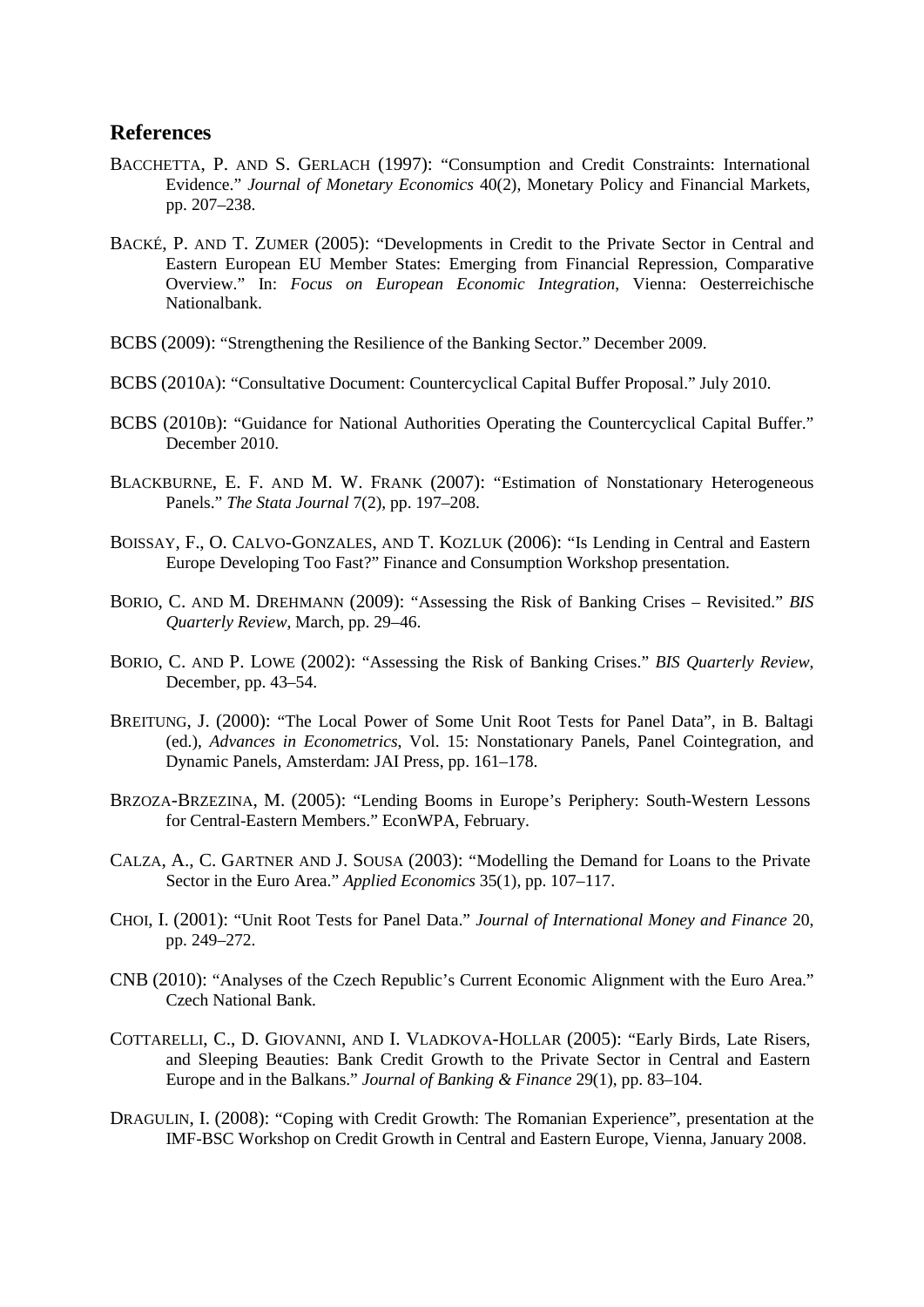- ÉGERT, B., P. BACKÉ, AND T. ZUMER (2006): "Credit Growth in Central and Eastern Europe New (Over)shooting Stars?" European Central Bank Working Paper No. 687.
- ELLER, M., M. FRÖMMEL, AND N. SRZENTIC (2010): "Private Sector Credit in CESEE: Long-Run Relationships and Short-Run Dynamics." *Focus on European Economic Integration*, No. 2.
- ENOCH, C. AND I. ÖTKER-ROBE (2007): "Rapid Credit Growth in Central and Eastern Europe: Endless Boom or Early Warning?" International Monetary Fund, Palgrave Macmillan Ltd., p. 373.
- GERALI, A., S. NERI, L. SESSA, AND F. SIGNORETTI (2010): "Credit and Banking in a DSGE Model of the Euro Area." Working Paper No. 740, Bank of Italy, Economic Research Department.
- GERŠL, A. AND P. JAKUBÍK (2010): "Procyclicality of the Financial System and Simulation of the Feedback Effect." Financial Stability Report 2009/2010, Czech National Bank, pp. 88–96.
- HERZBERG, V. (2008): "The Role of Macro Prudential Measures in Containing Credit Expansions: A Short Overview." Presentation at the IMF-BSC Workshop on Credit Growth in Central and Eastern Europe, Vienna, January 2008.
- HILBERS, P., I. OTKER-ROBE, C. PAZARBASIOGLU, AND G. JOHNSEN (2005): "Assessing and Managing Rapid Credit Growth and the Role of Supervisory and Prudential Policies." IMF Working Paper WP/05/151.
- HOFMANN, B. (2001): "The Determinants of Private Sector Credit in Industrialized Countries: Do Property Prices Matter?" BIS Working Paper 108.
- IM, K. S., M. H. PESARAN, AND Y. SHIN (2003): "Testing for Unit Roots in Heterogeneous Panels." *Journal of Econometrics* 115, pp. 53–74.
- IMF (2004): "Are Credit Booms in Emerging Markets a Concern?" *World Economic Outlook*, April 2004, Chapter 4.
- JIMÉNEZ, G. AND J. SAURINA (2006): "Credit Cycles, Credit Risk, and Prudential Regulation." *International Journal of Central Banking* 2(2), pp. 65–98.
- KISS, G., M. NAGY, AND B. VONNÁK (2006): "Credit Growth in Central and Eastern Europe: Convergence or Boom?" MNB Working Papers 2006/10, Magyar Nemzeti Bank (The Central Bank of Hungary).
- KRAFT, E. AND L. JANKOV (2005): "Does Speed Kill? Lending Booms and Their Consequences in Croatia." *Journal of Banking and Finance* 29(1), pp. 105–121.
- LEVIN, A., C. F. LIN, AND C. CHU (2002): "Unit Root Tests in Panel Data: Asymptotic and Finite-Sample Properties." *Journal of Econometrics* 108, pp. 1–24.
- MADDALA, G. S. AND S. WU (1999): "A Comparative Study of Unit Root Tests with Panel Data and a New Simple Test." *Oxford Bulletin of Economics and Statistics* 61, pp. 631–652.
- PESARAN, M. H., Y. SHIN, AND R.P. SMITH (1999): "Pooled Mean Group Estimation of Dynamic Heterogeneous Panels." *Journal of the American Statistical Association* 94, pp. 621–634.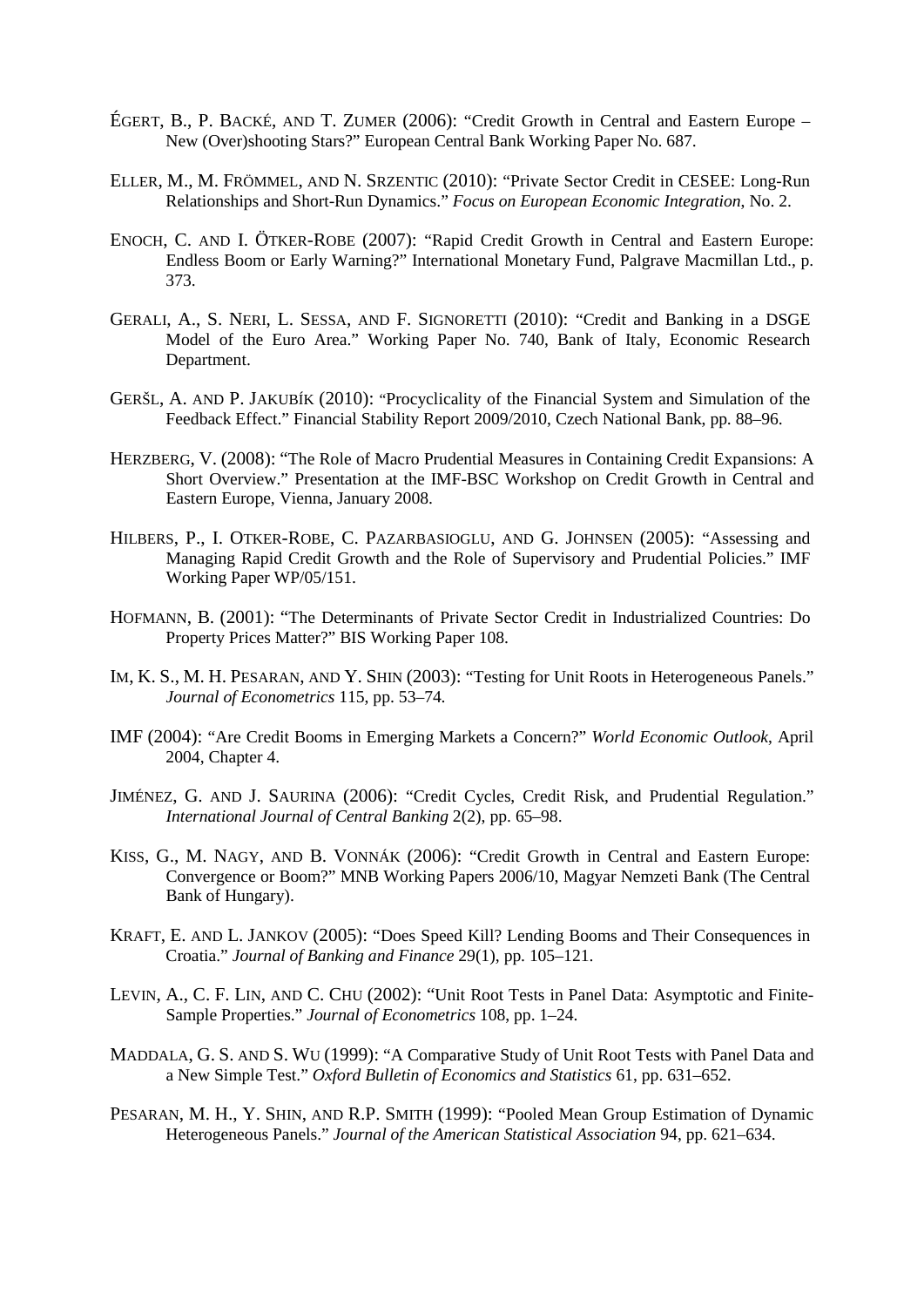- SAURINA, J., J. GABRIEL, S. ONGENA, AND J. PEYDRÓ (2008): "Hazardous Times for Monetary Policy: What Do 23 Million Bank Loans Say about the Effects of Monetary Policy on Credit Risk?" Discussion Paper No. 75, Center for Economic Research, Tilburg University.
- SAURINA, J., S.F. LIS, AND J.M. PAGÉS (2000): "Credit Growth, Problem Loans and Credit Risk Provisioning in Spain." Bank of Spain Working Paper No. 0018.
- SEKINE, T. (2001): "Modelling and Forecasting Inflation in Japan." IMF Working Paper 01/82.
- STEINER, K. (2011): "Households' Exposure to Foreign Currency Loans in CESEE EU Member States and Croatia." *Focus on European Economic Integration* Q1/11, pp. 6–24.
- TERRONES, M. AND E. MENDOZA (2004): "Are Credit Booms in Emerging Markets a Concern?" IMF, *World Economic Outlook*, pp. 147–166.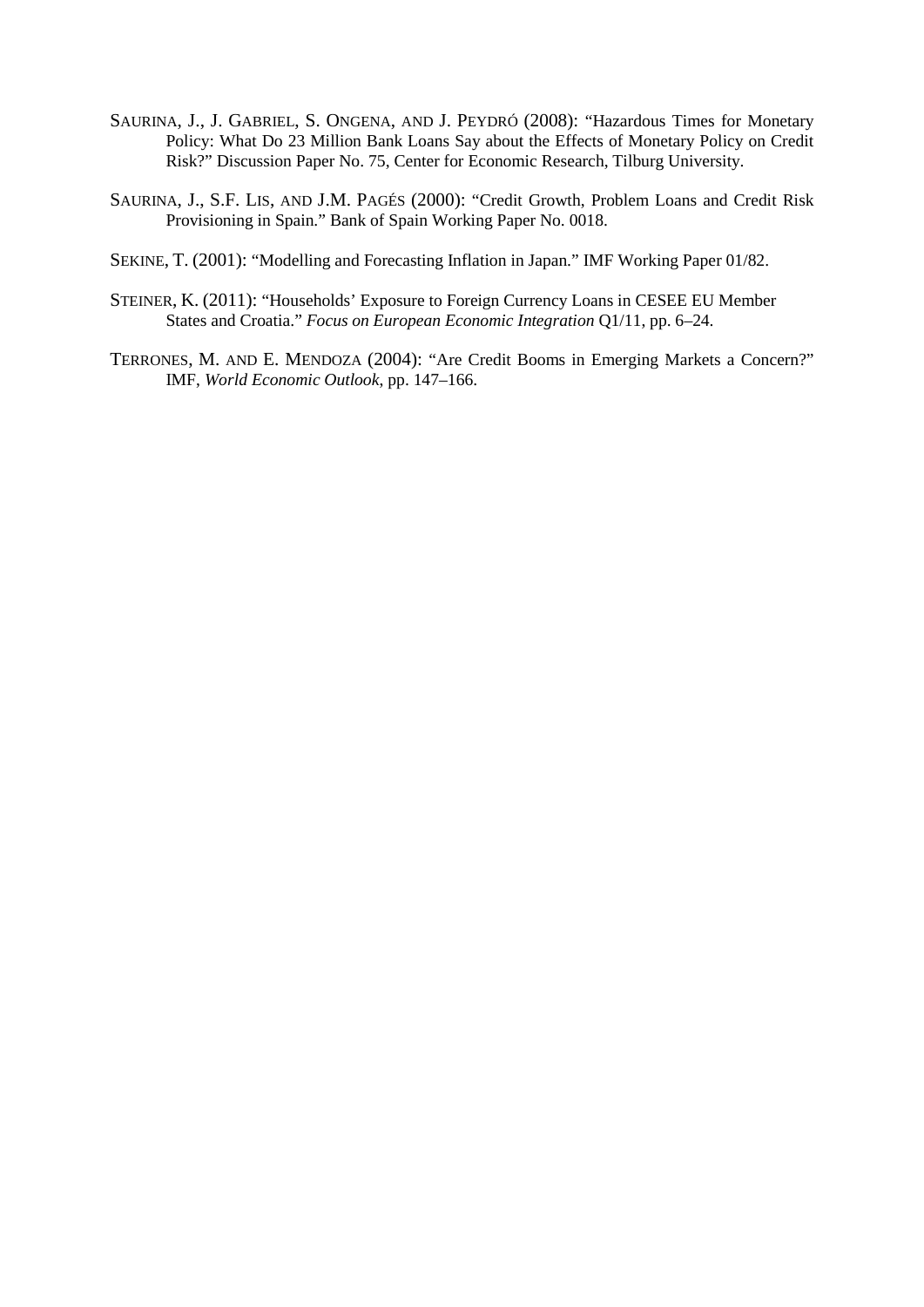# **Appendix**

#### **A. Detailed Description of the Data Time Series Used**

#### *Table A1*

| <b>Time Series' Codes</b> | <b>Description</b>                                      |  |
|---------------------------|---------------------------------------------------------|--|
| IMF IFS: $AFZF$           | National Currency per US Dollar average period          |  |
| IMF IFS: $22D.Z$          | Claims on private sector                                |  |
| IMF IFS: $32D. ZF$        |                                                         |  |
| IMF IFS: $32AN ZW$        | Claims on general government (net)                      |  |
| IMF IFS: $222A. ZF$       | Claims on general government (net)                      |  |
| IMF IFS: $60P. ZF$        | Interest rate                                           |  |
| IMF IFS: $64$ ZF          | Index CPI                                               |  |
| IMF IFS: $67R$ $ZF$       | Unemployment rate                                       |  |
| IMF IFS: $99Z. ZF$        | Population                                              |  |
| <b>IMF IFS: 96FZW</b>     | Household consumption expenditures (incl. NPISH) *      |  |
| IMF IFS: 99BIPZF          | Deflator HDP (base year = 2005)                         |  |
| <b>IMF IFS: 99BZF</b>     | Gross Domestic Product in the National Currency         |  |
| WB WDI: NY.GDP.PCAP.PP.KD | GDP per capita, PPP (constant 2005 international \$) ** |  |

*Note:* \*NPISH = Non-Profit Institutions Serving Households

\*\* Linearly interpolated from yearly to quarterly frequency

*Source:* IMF IFS Database, WB WDI Database

Time series of interest rates for some countries were completed using the ECB and Eurostat databases and data provided by national central banks.

#### **B. Panel Unit Root Tests**

The standard set of panel unit root tests was applied, i.e. Levin, Lin and Chu (2002), Breitung (2000), Im, Pesaran and Shin (2003) and Fisher-type tests using ADF and PP tests – see Maddala and Wu (1999) and Choi (2001). Since the set of tests generates extensive output, the results are presented parsimoniously as a summary table for particular variables. However, detailed results are available upon request.

| Table A2 |  |
|----------|--|
|----------|--|

| Variable              | <b>Result</b> | <b>Note</b>           |
|-----------------------|---------------|-----------------------|
| consumption / gdp     | I(1)          | Not confirmed by LLCH |
| credit / gdp          | I(1)          |                       |
| gdp per capita        | I(1)          |                       |
| gdp per capita in PPP | I(1)          |                       |
| government debt / gdp | I(0)          |                       |
| inflation (cpi)       | I(0)          | Not confirmed by LLCH |
| inflation (deflator)  | I(0)          |                       |
| lending rate          | I(0)          | Not confirmed by LLCH |
| real lending rate     | I(0)          |                       |
| unemployment rate     | I(0)          |                       |

*Note:* LLCH = Levin, Lin and Chu test for common unit roots across countries. *Source:* authors´ computation